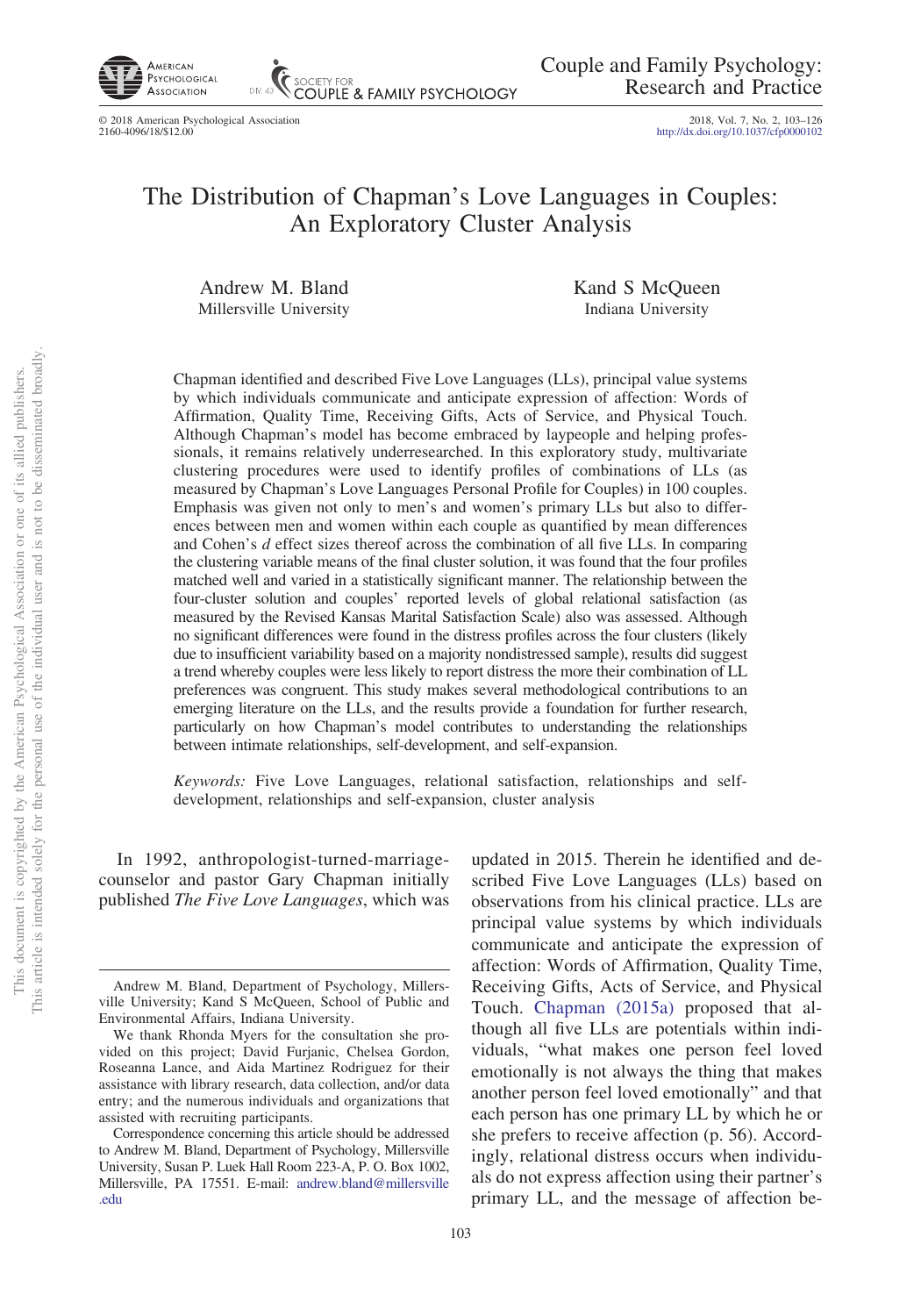comes lost. Therefore, Chapman encouraged individuals to engage in an ongoing practice of mastering and using the LL most preferred by their partner, and that doing so not only opens channels of communication but also stimulates an ongoing process of personal growth and expansion of self in which partners develop underactualized qualities within themselves and integrate those into their existing personality.

As of 2018, Chapman's LL model has become embraced by laypeople [\(Egbert & Polk,](#page-20-0) [2006\)](#page-20-0), regularly employed and endorsed by helping professionals [\(Bunt & Hazelwood,](#page-19-1) [2017;](#page-19-1) [Eckstein & Morrison, 1999\)](#page-20-1), and internationally, included in government-subsidized programs to improve relationships [\(Bunt & Ha](#page-19-1)[zelwood, 2017\)](#page-19-1). Its magnitude is evident by sales of [Chapman's \(2015a\)](#page-19-0) original volume exceeding "10 million copies in English" (p. 178). Despite Chapman's initial hesitation to offer a Spanish translation at the encouragement of a publisher because his model had been "discovered in an Anglo setting," today his work has been translated into "50 languages around the world," and "in almost every culture, the book has become a bestseller of the publisher," which demonstrates the LL model's crosscultural appeal and resonance (pp. 178–179). Subsequently, Chapman has authored or coauthored additional writings that offer applications of his model specifically to men [\(Chapman](#page-20-2) [& Southern, 2015\)](#page-20-2), single adults [\(Chapman,](#page-20-3) [2017\)](#page-20-3), children [\(Chapman & Campbell, 2016\)](#page-20-4), adolescents [\(Chapman, 2016\)](#page-19-2), and military families [\(Chapman & Green, 2017\)](#page-20-5).

On the other hand, Chapman has not conducted research to empirically support his LL model, and today it remains relatively underresearched [\(Knox & Schacht, 2016\)](#page-21-0). An EBSCO search in January 2018 yielded fewer than a dozen relevant empirical articles and dissertations, several of which "had significant methodological limitations" [\(Bunt & Hazelwood, 2017,](#page-19-1) p. 281) that are discussed further later in the text. Nonetheless, previous LL researchers have successfully validated the factor structure of Chapman's model and established its construct validity by testing connections with extant theories/principles from the fields of psychology and communication. These researchers have been explicit in their efforts to "bridge the current thinking found in both popular and academic arenas" by engaging "issues that resonate with the public" and by using Chapman's model "to provide new avenues for research and research dissemination instead of [academicians] working separately from the popular press" [\(Eg](#page-20-0)[bert & Polk, 2006,](#page-20-0) p. 26). Accordingly, this study is intended to continue [Egbert and Polk's](#page-20-0) [\(2006\)](#page-20-0) effort to provide a "springboard for the intersection of popular and scholarly discourse on relationships" that offers "valuable research findings" to not only "popular press and mental health professionals" but also to the academic psychology community that then "can be communicated to the general public in an effort to help them improve their own lives and relationships" (p. 26). With the validity of Chapman's model having already been established (as summarized in the Extant Research on the Five LLs section later in the text), this study provided exploratory data pertaining not only to men's and women's primary LLs but also to how all five LLs were valued differently within couples.

# **Five LLs**

The following is a brief summary of [Chap](#page-19-0)[man's \(2015a\)](#page-19-0) LLs, which he illustrated with vignettes from his practice. First, Words of Affirmation is conceptualized as individuals' preference for their partners to (a) regularly communicate affection (via verbal compliments and other words of appreciation and encouragement), (b) express kindness, and (c) make requests (vs. insistences) in everyday interactions that resemble *adult–adult* instead of *parent– child* interactions [\(Byrne, 1964/1996\)](#page-19-3) as well as the absence of *demand–withdraw* patterns [\(Papp,](#page-22-0) [Kouros, & Cummings, 2009\)](#page-22-0). Second, Quality Time entails (a) undivided, focused attention, (b) employment of uninterrupted empathetic, reflective listening (vs. advice-giving from one's partner) and self-disclosure (see [Collins &](#page-20-6) [Miller, 1994;](#page-20-6) [Jourard & Landsman, 1980\)](#page-21-1), and (c) intentional engagement in mutually enjoyable activities. Third, Receiving Gifts involves a preference for one's partner to creatively provide a stream of visual symbols of affection that can either be purchased, found, or made and that need not be expensive, as well as the gift of one's presence during times of crisis. Fourth, Acts of Service comprises having love expressed via practical action (i.e., partners doing everyday tasks for them). Finally, Physical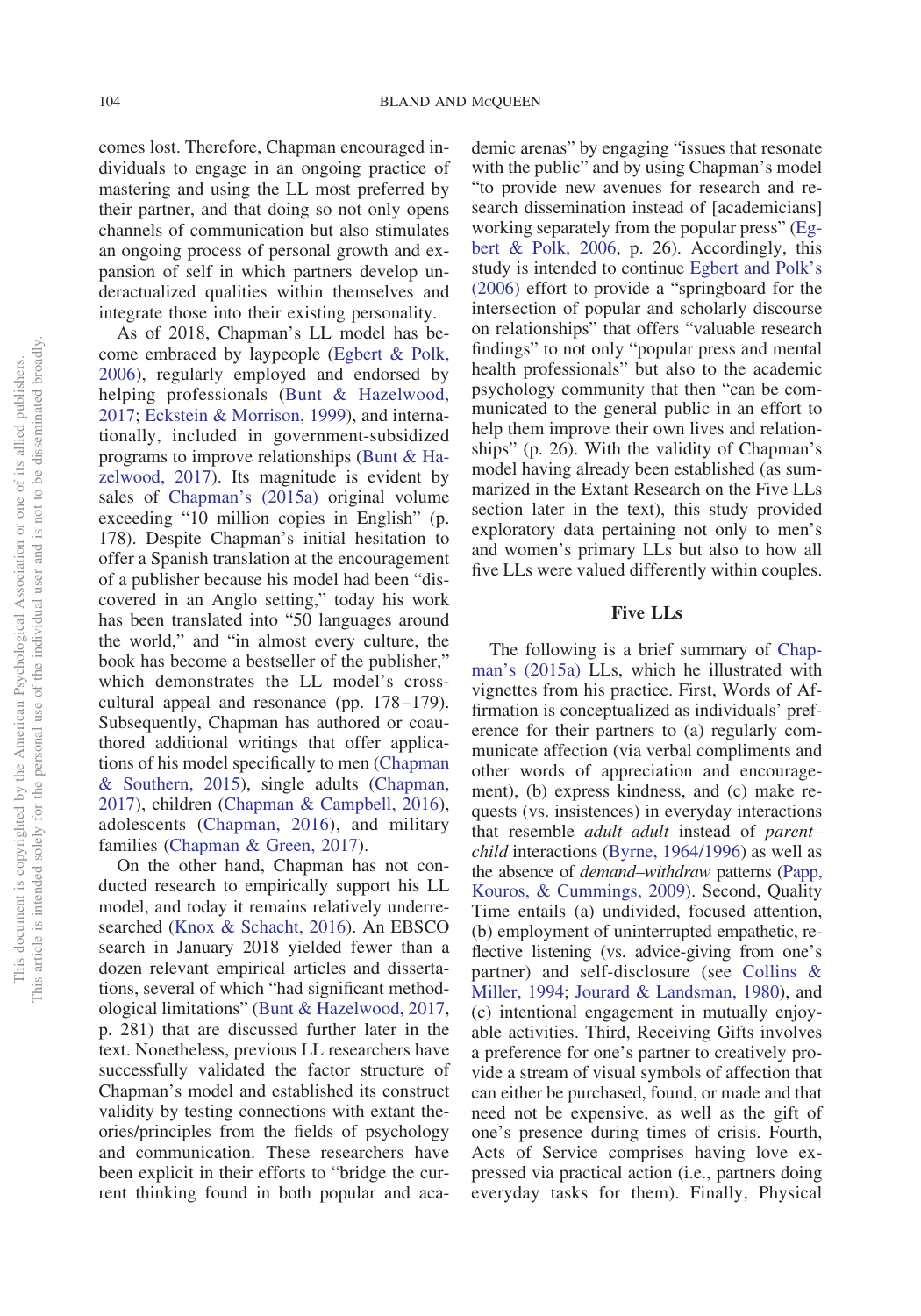Touch encompasses preference for tactile expressions of love via both sexual and nonsexual touch.

# **Connections Between LLs and Extant Literature**

Although [Chapman \(2015a\)](#page-19-0) did not identify a particular theoretical framework, a careful reading of *The Five Love Languages* suggests that he developed his model via a type of grounded theory method in which he thematically derived five LLs from cases he encountered in his counseling practice. In presenting the LLs in his popular press book, he triangulates observations of his clients' experiences and realities with threads from extant marital/relational theory and research from humanistic–existential and family systems traditions.

#### **LLs and Personal Growth**

[Chapman's \(2015a\)](#page-19-0) conviction that "we must be willing to learn our [partner's] primary LL if we are to become effective communicators of love" (p. 15) reflects humanistic–existential psychologists' conceptualization of quality relationships as characterized by "delight in the freedom and uniqueness of the other" and as devoid of "self-centered agendas that would use the beloved to meet one's emotional needs" [\(Bradford, 2015,](#page-19-4) p. 671). For humanistic– existential psychologists [\(Frankl, 1983;](#page-20-7) [Fromm,](#page-20-8) [1956;](#page-20-8) [Jourard & Landsman, 1980;](#page-21-1) [Maslow,](#page-21-2) [1999;](#page-21-2) [Welwood, 1990,](#page-23-0) [1996\)](#page-23-1), healthy love is a psychospiritual process characterized by concern for one's partner's well-being and growth, realistic demands/expectations of one's partner, respect for the partner's autonomy and individuality, and appreciation of the partner's idiosyncrasies.

Paradoxically, respect for individuality in one's partner entails an *I–Thou* encounter in which each partner "fills the other's phenomenological world" [\(McAdams, 2015,](#page-22-1) p. 186), thereby synergistically completing one another [\(Jung, 1925/1954;](#page-21-3) [Welwood, 1990\)](#page-23-0). Each person is changed by the relationship, which serves as a "potent vehicle for wisdom and awakening" in which one "stands on a razor's edge—the boundary of the unknown and the frontier of a whole new way of being" and becomes "[freed] from the conditioned personality [to become] the authentic individual [one is] called to be" by the relationship [\(Welwood, 1996,](#page-23-1) pp. 17–18).

Likewise, [Chapman's \(2015a\)](#page-19-0) LL model is built around "the need for personal growth" in successful relationships (p. 33) that is comparable with the processes of *self-actualization* [\(Maslow, 1999\)](#page-21-2) and of *differentiation of self* [\(Bowen, 1978;](#page-19-5) [Firestone, Firestone, & Catlett,](#page-20-9) [2013\)](#page-20-9) and with the fulfillment of *propriate striving* (i.e., the natural teleological process of self-directed unification of personality; [Allport,](#page-19-6) [1955\)](#page-19-6). By "[calling] on [individuals] to cultivate the fullness and depth of who [they] are" [\(Welwood, 1990,](#page-23-0) p. 206), mature relationships provide a platform for the development of *self* (a "propensity," a "becoming," an "essential pattern of dynamic change that serves to move [individuals] toward [their] full [maturity]"; [Polkinghorne, 2015,](#page-22-2) p. 88). As discussed more thoroughly in the following paragraphs, for [Chapman \(2015a\),](#page-19-0) this takes the form of a developmental process in which individuals downplay their typical means of conveying appreciation for their partner (i.e., their own LL) and act on the motivation to adopt their partner's LL and adapt it into their own style: "That kind of love requires effort and discipline. It is the choice to expend energy in an effort to benefit the other person," which reciprocates in a feeling of "satisfaction of having genuinely loved another" (pp. 33–34).

# **From Passionate Love and Idealization to Companionate Love and Mature Intimacy**

The LL model is situated in the context of the developmental unfolding of quality relationships that mirrors extant literature on the processoriented progression from *passionate love* (see [Meyers, 2007\)](#page-22-3) and idealizing one's partner usually based on unresolved attachment issues [\(Firestone & Catlett, 1999;](#page-20-10) [Welwood, 1996\)](#page-23-1) and/or "[compensation] for everything that was left unfulfilled in the lives of [one's] parents" [\(Jung, 1925/1954,](#page-21-3) p. 191)—toward *companionate love* (see [Meyers, 2007\)](#page-22-3) and valuing one's partner at a more realistic, grounded, practical level [\(Daw](#page-20-11)[son, 2004;](#page-20-11) [Johnson, 1983;](#page-21-4) [Welwood, 1990\)](#page-23-0). [Chapman's \(2015a\)](#page-19-0) narrative is particularly geared toward couples whose current relational struggles reflect unresolved developmental tasks of the *coupling* stage of the family life cycle [\(Poinier, Romito, & Husney, 2017\)](#page-22-4) in which part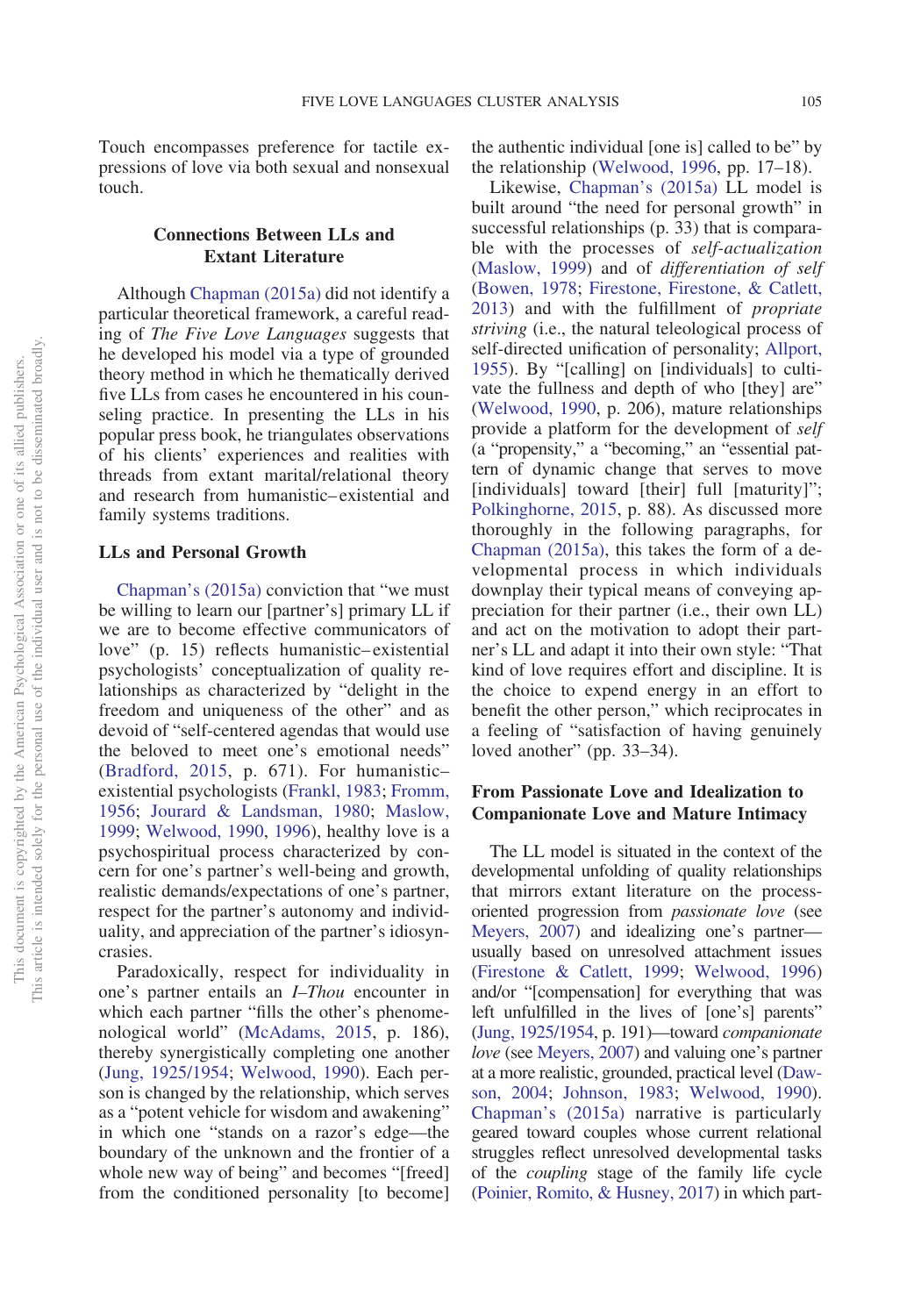ners negotiate goals, expectations, and values in their relationship and commit to a new system that supersedes them as individuals and the rule structures (i.e., habitual patterns of relational behavior; [Smith-Acuña, 2011\)](#page-23-2) they each carried into the relationship from their respective families of origin. Accordingly, partners shake off the idealistic image that they project onto each other (which reflects the unfulfilled needs of each partner) and come to appreciate each other as they are [\(John](#page-21-4)[son, 1983\)](#page-21-4).

[Chapman \(2015a\)](#page-19-0) differentiated between the infatuated "in-love experience"—with its "temporary emotional high" that "runs its course" and "real" (i.e., mature) love that is "not obsessional" or "instinctual" or characterized by "euphoria" but rather that "unites reason and emotion," is "intentional" and "involves an act of the will and requires discipline" (pp. 33–34). Chapman explained,

In time . . . we come down from [the] natural high [of the in-love experience] back to the real world. We discover the primary love language of our [partner], and we choose to speak it . . . for [our partner's] benefit . . . to meet our [partner's] emotional needs. If our [partner] has learned to speak our primary love language, our need for love will continue to be satisfied. If, on the other hand, he or she does not speak our love language, our tank will slowly drain, and we will no longer feel loved. With empty love tanks, couples tend to argue and withdraw, and some may tend to be violent verbally or physically. (pp. 134, 138–139, 166)

Empirically, this principle is echoed in [Levitt et](#page-21-5) [al.'s \(2006\)](#page-21-5) finding that whereas partners initially approach each other from the standpoint of appraisal (i.e., assessing "attributes of trust, devotion, care"), in successful partnerships this shifts to unconditional acceptance of the other on the other's terms and to "mutual communication of  $\ldots$  respect" (pp. 469–470). Otherwise, partners "blame [each other] for failing [them]" without realizing "that perhaps it is [they] who need to change [their] own unconscious attitudes—the expectations and demands [they] impose on [their] relationships and on other people" [\(Johnson, 1983,](#page-21-4) p. xii).

# **LLs, Self-Expansion, and Relational Satisfaction**

Furthermore, [Chapman \(2015a\)](#page-19-0) proposed that particularly "when [a LL] doesn't come naturally to [individuals], it is a greater expression of love" (p. 138). That is, the choice to learn one's partner's LL provides opportunities for *self-expansion* [\(Aron & Aron, 1997;](#page-19-7) [Aron,](#page-19-8) [Lewandowski, Mashek, & Aron, 2013;](#page-19-8) [Aron,](#page-19-9) [Norman, & Aron, 1998;](#page-19-9) [Aron, Mashek, &](#page-19-10) [Aron, 2004;](#page-19-10) [Aron & Aron, 1996\)](#page-19-11). Chapman underscored the role of healthy tension in relationships [\(Fowers, 2000\)](#page-20-12) that "brings out the best in each other" [\(Chapman, 2015a,](#page-19-0) p. 143) by challenging individuals out of their egocentric comfort zones and encouraging them to phenomenologically enter into the lived experience of their partner, empathetically understand that experience, and communicate it intersubjectively. Thus, the LL model provides "a path to consciousness" [\(Johnson, 1983,](#page-21-4) p. xii) and opportunities for "psychonutritional exchanges" [\(Firestone & Catlett, 1999,](#page-20-10) p. 82) that promote relationships characterized by openness ("a genuine interest in learning and growing beyond one's defense system and self-protective routines . . . to expand one's boundaries and broaden one's range of experiences"; [Firestone](#page-20-10) [& Catlett, 1999,](#page-20-10) p. 84) and understanding (partners' "ongoing dialogue about their differences as well as their similarities"; [Firestone &](#page-20-10) [Catlett, 1999,](#page-20-10) p. 90).

"When selecting among potential close relationship partners, one will be most attracted to the person who offers the greatest potential for self-expansion" [\(Aron & Aron, 1997,](#page-19-7) p. 267), the motivation for which "leads to a desire to include others in the self in order to expand the self" [\(Aron et al., 2013,](#page-19-8) p. 91; also see [Aron et](#page-19-10) [al., 2004;](#page-19-10) [Aron & Aron, 1996\)](#page-19-11). By way of an ongoing dialectic of expansion and integration [\(Aron et al., 1998\)](#page-19-9), intimate partners respectively develop "increased competency and influence [and] a larger identity" [\(Aron & Aron,](#page-19-11) [1996,](#page-19-11) p. 46). Like [Aron and Aron \(1997\),](#page-19-7) [Chap](#page-19-0)[man \(2015a\)](#page-19-0) emphasized that partners do not "lose their [individual] identity" when they take on the other's LL but rather "enter into each other's lives in a deep and intimate way" (p. 22). Comparable with the humanistic–existential conceptualization of healthy love surveyed earlier, "this post-inclusion, larger self creates (and explains) the remarkably unselfish nature of close relationships" [\(Aron & Aron, 1997,](#page-19-7) p. 253) insofar as "fantasies of permanence and self-centered security give way to a life lived with greater awareness of the transient, interrelated nature of things and the blissful and poi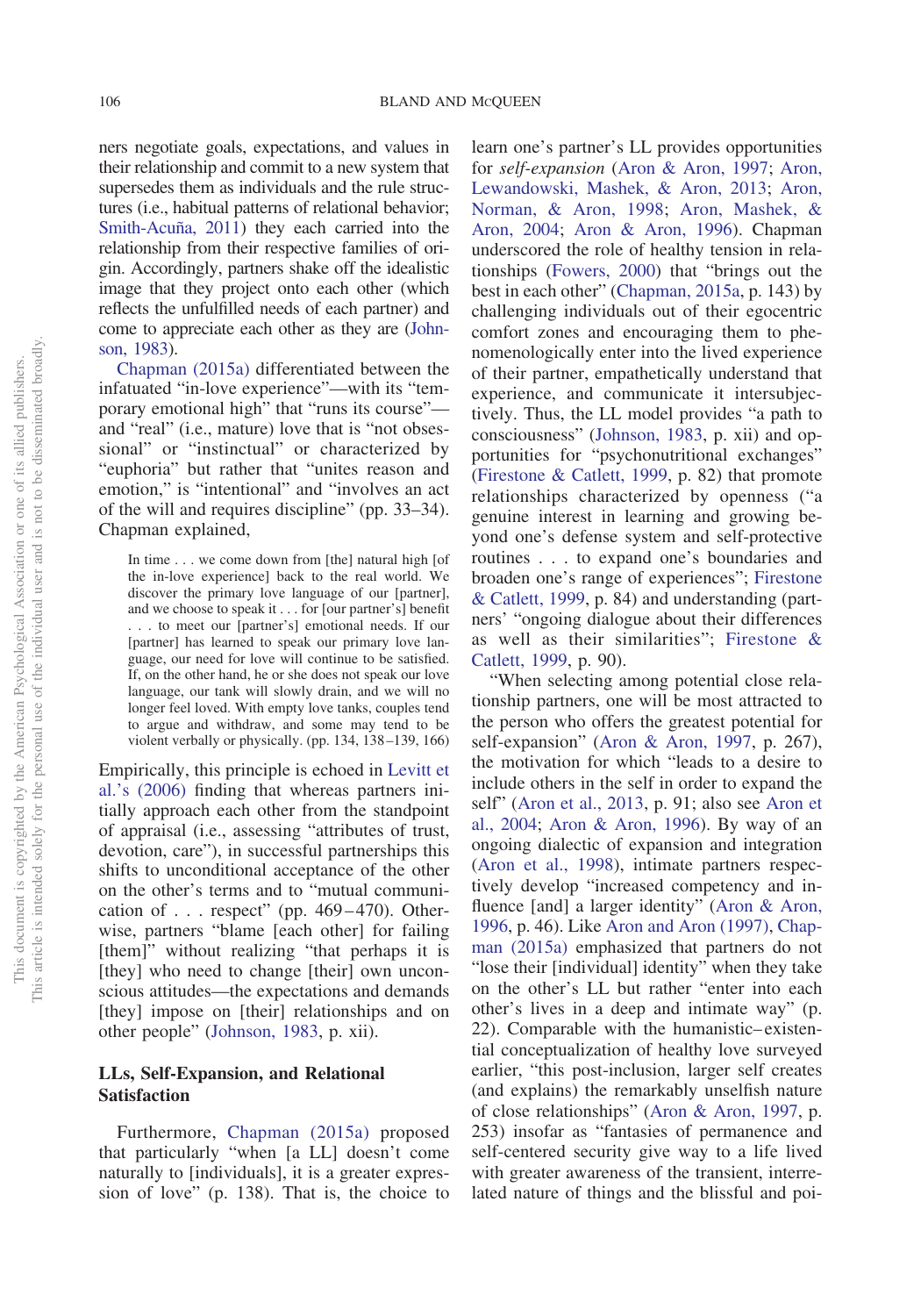gnant subtleties of being human" [\(Bradford,](#page-19-4) [2015,](#page-19-4) p. 673).

[Chapman \(2015a\)](#page-19-0) suggested that adopting one's partner's LL is conducive to "a positive emotional climate between" partners whereby they "learn to work together as a team encouraging, supporting, and helping each other reach meaningful goals" (p. 180). Comparably, [Aron et al. \(1998\)](#page-19-9) proposed that intimate relationships provide opportunities "not [for] the actual achievement of goals but [for] the *ability* to achieve goals" by way of the opportunity to receive "self-verification (the desire to have what [one] believes [one is] confirmed), selfenhancement (the desire to see [oneself] in the most positive light), and self-assessment (the desire for accuracy, the desire to know what [one] really [is] like)" as well as self-improvement (pp. 2–3; emphasis added). Accordingly, for [Chapman \(2015a\),](#page-19-0) partners communicating via their partner's preferred LLs activates ontological awareness (the "I am" experience of *being-in-the-world*, May, as cited in [Polking](#page-22-2)[horne, 2015\)](#page-22-2) in each other and thereby empowers them to pursue goals beyond their own needs for security, belonging, and status/ recognition (see [Maslow, 1999\)](#page-21-2):

When my [partner] lovingly invests time, energy, and effort in me, I believe that I am significant. Without love, I may spend a lifetime in search of significance, self-worth, and security. When I experience love, it influences all of those needs positively. I am now freed to develop my potential. I am more secure in my self-worth and can now turn my efforts outward instead of being obsessed with my own needs. True love always liberates. (p. 142)

Furthermore, [Chapman \(2015a\)](#page-19-0) noted that "once [partners] begin speaking each other's primary LL, they are surprised to see how quickly their emotions turn positive" (p. 180). Comparably, [Gordon and Baucom \(2009\)](#page-21-6) noted that relationship satisfaction is positively correlated with relationships that are conducive to self-expansion insofar as they "provide a fertile environment for the development of individual strengths" that then reciprocally enhance the relationship (p. 431).

#### **Extant Research on the Five LLs**

To contextualize this study's contributions, the following is a review of themes from the extant LL literature. In summary, the majority of studies to date have served to (a) validate the factor structure of Chapman's model, (b) establish its construct validity by testing connections with extant theories/principles, and (c) test the association between alignment of partners' primary LLs and relationship satisfaction/quality. A breakdown of each follows.

# **Factor Structure**

The factor structure of the LLs has been tested by two groups of researchers using scales they each developed by selecting key descriptive words/phrases from Chapman's writings. First, [Egbert and Polk \(2006\)](#page-20-0) found that their measure of individual participants' preferences for *expressing* affection using the LLs had acceptable reliability, ranging from Cronbach's  $\alpha$  = .77 to .85. Second, for [Goff, Goddard,](#page-20-13) [Pointer, and Jackson \(2007\),](#page-20-13) who explored individual participants' preferences for *receiving* affection, internal consistency and reliability were deemed excellent,  $\alpha = .84$  to .92. However, it is worth noting that, in their sample, Acts of Service was split into separate dimensions (domestic/indoor service and outdoor/ shop service) based on participants' responses coupled with socially constructed gender-based lines.

## **Construct Validity**

Using the same sample as above, [Egbert and](#page-20-0) [Polk \(2006\)](#page-20-0) also observed significant bivariate correlations in all but one combination of the LLs and an established measure of relational maintenance behaviors (Assurances, Openness, Positivity, Sharing Tasks, Social Networks, Advice, and Conflict Management) that are "enacted to preserve" relationships (p. 20). In addition, with one exception, combinations of one or more relational maintenance factors were found to significantly predict a specific LL. The authors concluded that the LLs may be regarded as concrete means by which individuals convey the intentions of the more abstract relational maintenance factors.

# **Preferred LL and Relational Satisfaction/Quality**

[Veale \(2006\)](#page-23-3) investigated whether knowledge of one's partner's LL was likely to inspire behavior change that would result in the other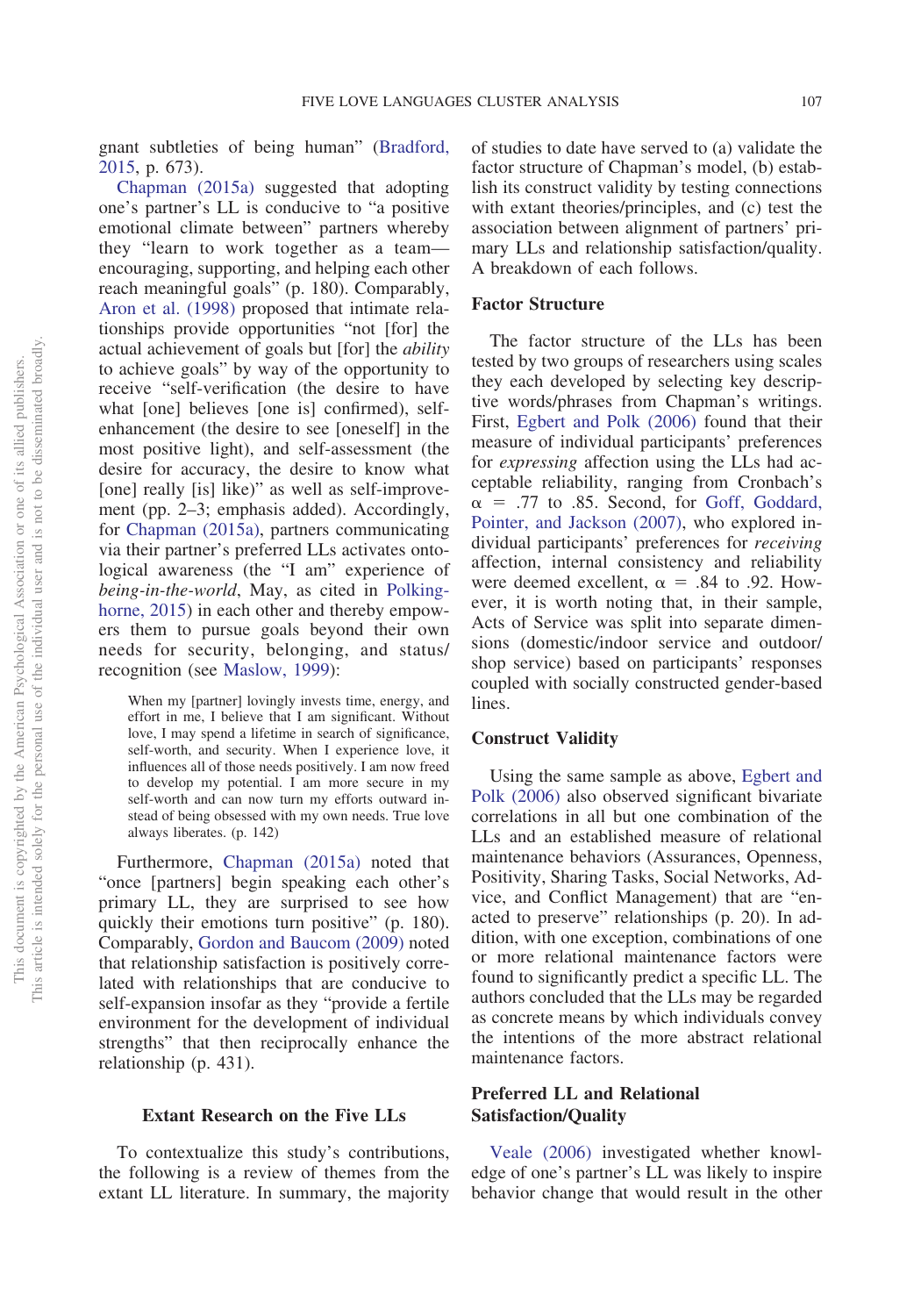feeling more loved. Although the results were not found to be significant, it is worth noting that the study involved only increasing awareness of partners' LLs over a 2-week period without providing adequate interventive instruction to facilitate behavior change in each partner. In contrast, [Chapman \(2015a\)](#page-19-0) noted that "other [LLs] must be learned," which entails "small steps" (p. 176).

Other researchers have sought to determine whether relational satisfaction was affected by the presence or absence of alignment between primary LL preferences reported by one partner and the LL reported by the other partner [\(Thatcher, 2004\)](#page-23-4) or by their sharing the same primary LL [\(Bunt & Hazelwood, 2017\)](#page-19-1). Although the results were not found to be significant in either study, it is worth noting that (a) in the former study, there was insufficient variability across the five LLs, (b) the analyses in both studies may have been affected by the choice of measures used (see the Measurement of LLs and Measurement of Relational Satisfaction subsections below), and (c) the latter researchers erroneously cited Chapman as saying that "couples with aligned primary LLs, *where both partners have a preference for the same language* [emphasis added], should be the most apt at expressing and receiving love between one another" [\(Bunt & Hazelwood, 2017,](#page-19-1) p. 282). In actuality, [Chapman \(2015a\)](#page-19-0) emphasized that partners "seldom... have the same primary emotional love language" and "the important thing is to speak the LL of [one's partner]" (p. 16).

Finally, [Polk and Egbert \(2013\)](#page-22-5) noted a total or partial mismatch in the majority (74%) of cases between the LL that the participants reported expressing most often and the LL that their partners reported they preferred to receive; in contrast, only 27% of couples matched on the LLs they both used and preferred to receive. "These findings suggest Chapman was on to something about partners often not giving one another's preferred LL" (p. 7). Also, congruent with Chapman's observations, the researchers found that in almost half (45%) of couples, *both* partners expressed affection in the LL that they preferred to receive love themselves instead of that preferred by their partner. Interestingly, both matched and mismatched couples reported (a) greater consistency in their individual-level assessments of relational quality than partially

matched couples as well as (b) consistently higher ratings of relational quality than partially matched couples. Although this did not directly support Chapman's theory, the authors suggested that this result did make sense through the lens of equity theory: "As long as both partners feel under-benefitted, they may not experience diminished relational quality" (p. 8). The authors concluded that future research could explore the relationship between specific combinations of LL preferences in couples and relational quality, which was the primary intent behind this study.

#### **Purpose and Contributions of This Study**

In this exploratory study, multivariate clustering procedures were used to identify profiles of specific *combinations* of [Chapman's \(2015a\)](#page-19-0) LLs in couples with the couple serving as the unit of analysis. The relationship between the resulting four-cluster solution and couples' reported levels of global relational quality also was explored. Given the aforementioned "significant methodological limitations" [\(Bunt &](#page-19-1) [Hazelwood, 2017,](#page-19-1) p. 281) of several of the extant LL studies, this study makes a number of contributions to the emerging body of literature on the LLs that have implications for both helping professionals and academic psychologists.

#### **Multivariate Methodology**

First, although this is not the first study to use the couple as the unit of analysis, it is the only study to date that gives attention to all five LLs simultaneously rather than simply focusing on the preferred LL of each member of the couple. This multivariate approach enabled a focus on how primary LLs (i.e., how participants prefer to receive affection from their partner) are relatively situated *against the other four*. This is consistent with [Chapman's \(2015a\)](#page-19-0) assertion that it is "not uncommon" for individuals "to have two high scores, although one language does have a slight edge for most people" (p. 202) and that the LLs should be listed "in order of importance" when determining one's primary LL (p. 126). He also cautioned against "[dismissing the] other languages as insignificant" insofar as one's partner "may express love in those ways, and it will be helpful . . . to understand this about" one's partner (p. 202).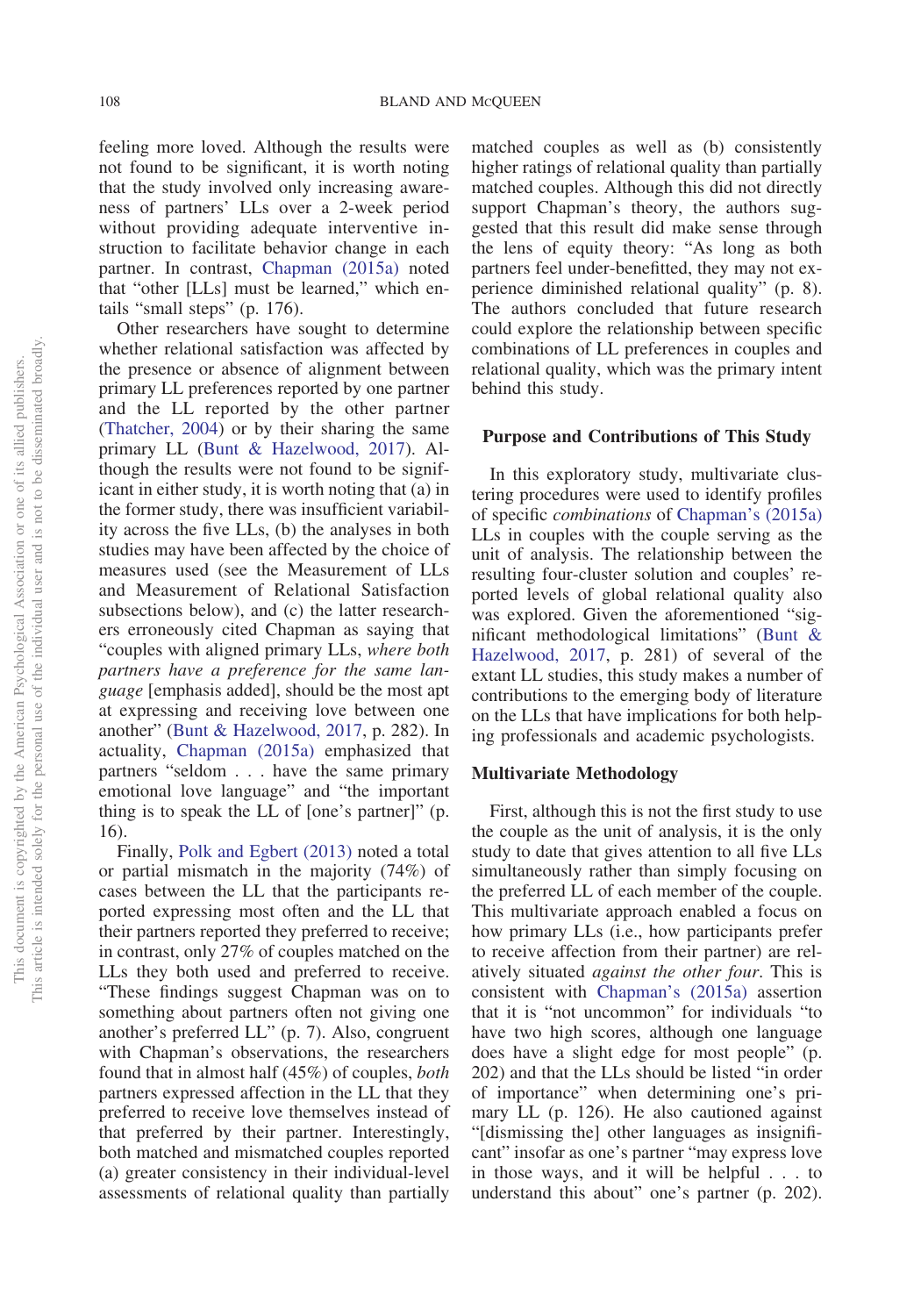Rather than focusing specifically on individual partner LL scores, this study focused principally on *differences* found within *the combinations* of LL scores between the male and female members within the couple.

#### **Focus on Gender**

[Chapman \(2015a\)](#page-19-0) has called for research "to discover if certain LLs are gender-slanted" (p. 177). Accordingly, this study is the first to explore the relative strength of males' and females' preferences for each LL.

## **Sampling**

In contrast with the majority of extant LL studies that involved only convenience samples consisting of college students [\(Egbert & Polk,](#page-20-0) [2006;](#page-20-0) [Goff et al., 2007;](#page-20-13) [Polk & Egbert, 2013\)](#page-22-5) or a singular sample of married couples [\(Thatcher,](#page-23-4) [2004;](#page-23-4) [Veale, 2006\)](#page-23-3), couples in this study (like those in [Bunt and Hazelwood's \[2017\]](#page-19-1) study) were recruited from both the student population and throughout the community in an effort to include the most diverse sample possible.

#### **Measurement of LLs**

This study is only one of two to date that have used [Chapman's \(2015b\)](#page-19-12) Love Languages Personal Profile for Couples (LLPP). In contrast, several of the extant studies [\(Bunt & Hazel](#page-19-1)[wood, 2017;](#page-19-1) [Egbert & Polk, 2006;](#page-20-0) [Polk & Eg](#page-22-5)[bert, 2013\)](#page-22-5) used [Egbert and Polk's \(2006\)](#page-20-0) Love Languages Scale (LLS), which contained measurement issues acknowledged by the scale's authors that may have affected the results of previous studies. First, the authors admitted that the four 5-point Likert items per LL on the LLS are "too conceptually broad" and could be better "defined by adding... concrete phrases" [\(Eg](#page-20-0)[bert & Polk, 2006,](#page-20-0) p. 25). In contrast, the 12 items per LL on the LLPP were written by Chapman, contain more specific item wording, and generally better reflect the nuances of his model. Second, whereas the LLS items focus on how individuals *express* love, the LLPP items focus on individuals' preferences for *receiving* love, which is conceptually closer to Chapman's model. Third, [Polk and Egbert \(2013\)](#page-22-5) observed that participants' self-selection of one primary LL "did not always correspond with the highest mean score of the five LLS dimensions"  $(p. 4)$ . In contrast, Veale  $(2006)$  noted that  $90\%$ of participants reported that the LLPP accurately identified their primary LL. Fourth, whereas the LLS remains relatively obscure outside academe, the LLPP is a public domain measure that is commonly used by helping professionals in everyday practice.

#### **Measurement of Relational Satisfaction**

Although for most research involving couples, it would be apt to include a more comprehensive measure of the myriad dimensions of relational *quality*, in this study, the Revised Kansas Marital Satisfaction Scale (RKMSS; [Akagi, Schumm, & Bergen, 2003\)](#page-19-13) was selected because of its specific concentration on relational *satisfaction*. Arguably, the content of the RKMSS items is comparable with [Chapman's](#page-19-0) [\(2015a\)](#page-19-0) use of a lay-friendly scaling question to assess "How full is your love tank?" (p. 184). Moreover, although most relational quality scales typically include items involving communication, time together, and affectional expression as components of relational quality, Chapman treats them as specific LLs (in this case, Words of Affirmation, Quality Time, and Physical Touch, respectively). In contrast, the RKMSS contains no items that refer to any specific LL(s) and that therefore could bias the relational quality score. The use of the Dyadic Adjustment Scale [\(Spanier, 1976\)](#page-23-5) in previous studies [\(Bunt & Hazelwood, 2017;](#page-19-1) [Thatcher,](#page-23-4) [2004\)](#page-23-4) may have affected the results insofar as several of its items directly reflect specific LLs.

In addition, the Dyadic Adjustment Scale provides only a snapshot of relational satisfaction at the time of data collection. On the other hand, this study used the RKMSS based on its ability to *globally* assess "perceived changes in [partner relationship] satisfaction" over time [\(Akagi et al., 2003,](#page-19-13) p. 1274). This is congruent with [Chapman's \(2015a\)](#page-19-0) emphasis on the developmental unfolding of quality relationships that mirrors extant literature on the *processoriented* progression from romantic idealization to more mature companionate love (as discussed earlier).

Furthermore, as noted earlier, other extant LL studies either (a) used an instrument (i.e., the Quality of Relationships Inventory; [Pierce,](#page-22-6) [1994\)](#page-22-6) that was not specific to intimate relationships but rather could be applied to a parent or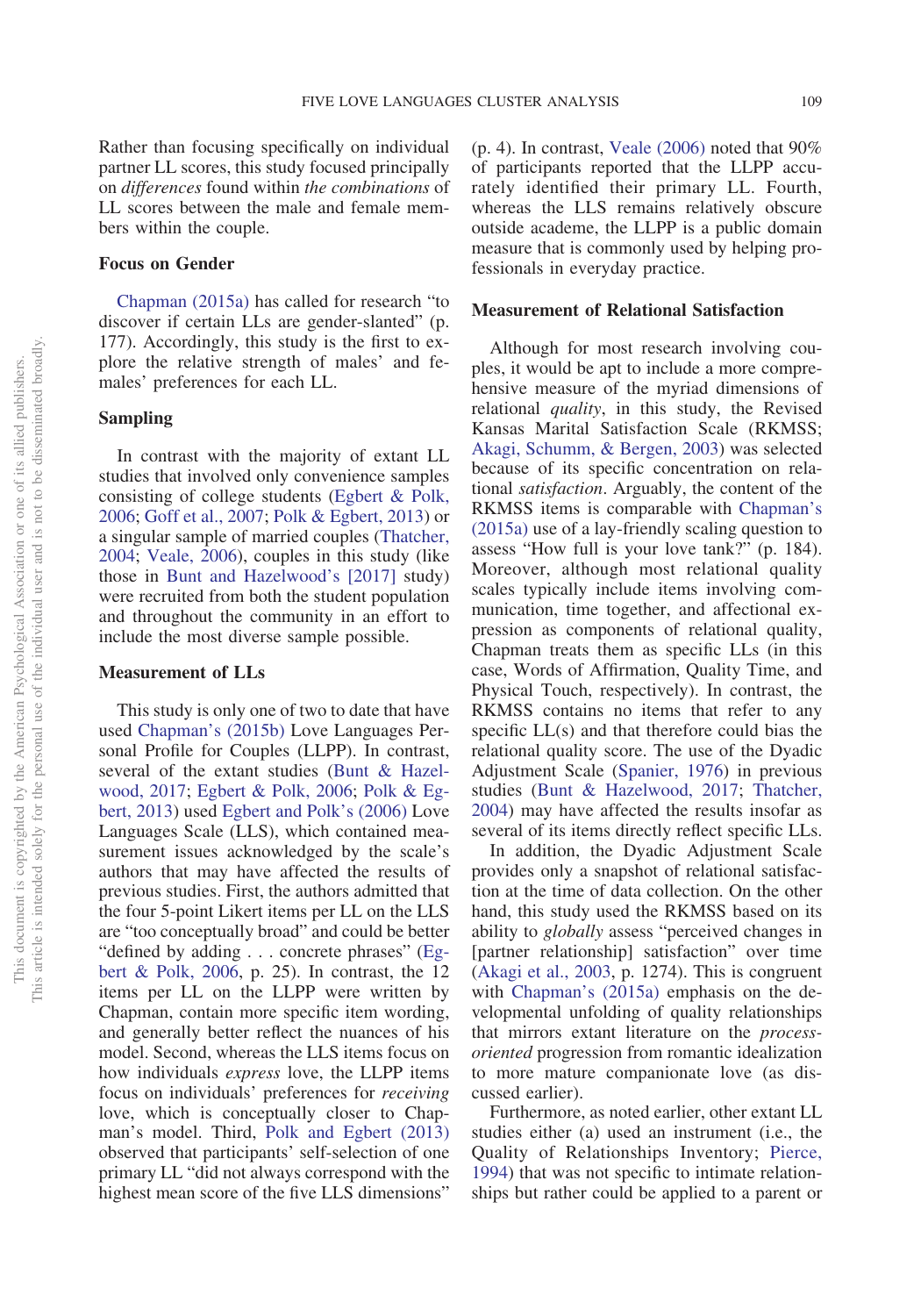neighbor as well as to a partner [\(Polk & Egbert,](#page-22-5) [2013\)](#page-22-5) or (b) involved no formal measure of relational satisfaction at all [\(Veale, 2006\)](#page-23-3). Given this study's diverse sample in conjunction with an effort to be neither too general nor too specific, the RKMSS items were deemed appropriate for both unmarried and married couples, whereas most other relationship quality scales include items that are relevant only for the latter.

### **Method**

# **Participants**

The initial sample consisted of  $N = 123$ couples. There were 37 (30%) couples who completed the questionnaire by hand in person, whereas 86 (70%) completed it online. A total of 23 (19%) of the couples' data were subsequently removed for one of the following reasons: (a) informed consent was electronically signed but no data were provided for either partner  $(n = 2, 2\%)$ , (b) only one partner completed the questionnaire  $(n = 6, 5\%)$  or there was evidence of random responding from one partner  $(n = 1, 1\%)$ , (c) instruments contained unanswered items for one or both partners (*n* 12, 10%), and (d) participants did not meet the specified recruitment criteria ( $n = 2, 2\%$ ). This resulted in a final *N* of 100 couples. Given the practical issues associated with obtaining a suitable sample for couples' research (e.g., the general difficulty "obtaining the willingness of both partners"; [Olson & Miller, 2014,](#page-22-7) p. 80) in conjunction with the fact that cluster analysis does not require a minimum number of participants for ample statistical power, this sample was deemed suitable for this exploratory study.

Because the unit of analysis was the couple (not the individual), an average age was calculated from the man and woman from each dyad, which served as a measure of the age of the couple. Those ages ranged from 18 to 80 (*M* 28.48,  $SD = 14.40$ ). The sample was relatively young, however, with  $62\%$  ( $n = 62$ ) of the couples having an average age of 25 or less, and 77% ( $n = 77$ ) being 30 or younger. Only 9%  $(n = 9)$  were between 50 and 80. Of the 200 individuals making up the 100 couples, 76%  $(n = 152)$  were White, 8%  $(n = 15)$  were Black,  $8\%$  ( $n = 16$ ) were Hispanic, with the remainder being either multiracial or another ethnicity  $(n = 17, 9\%)$ . At the individual level, slightly over half of the 200 total people in the sample  $(n = 111, 56\%)$  were currently pursuing an undergraduate education, 19 (10%) were pursuing a graduate degree, 26 (13%) held a bachelor's degree, 24 (12%) had completed a graduate degree, and four had either completed, or were working toward, more than one graduate degree. One person did not finish high school and 10 (5%) had no education beyond earning a high school diploma. Data concerning years of education were not available for five participants.

#### **Instruments**

**Love languages.** The 30-item LLPP [\(Chap](#page-19-12)[man, 2015b\)](#page-19-12) was used to develop ipsative profiles of partners' LL preferences. Each forced-choice item consisted of two options, each representing a different LL; participants selected which of the two statements best depicted what was most meaningful to them the majority of the time in their relationship. There were 12 statements for each LL, and each LL was paired three times with a counterpart LL. As an example, the Words of Affirmation LL was assessed from three items that offered a choice between Words of Affirmation and Quality Time, three between Words of Affirmation and Receiving Gifts, three between Words of Affirmation and Acts of Service, and three between Words of Affirmation and Physical Touch. Scores were then tallied to arrive at a total score between 0 and 12 for each LL. Participants' highest score indicates their primary LL.

**Relationship quality/distress.** The threeitem RKMSS [\(Akagi et al., 2003\)](#page-19-13) was used to identify individuals in relationship distress. Using a 7-point Likert scale, participants rated how satisfied they were with their relationship at present, the way it was developing, and the way it had developed since it began. Potential scores range from 3 to 21, and a cutoff score of 16 or below indicated the potential for relational distress [\(Crane, Middleton, & Bean, 2000\)](#page-20-14). A Cronbach's  $\alpha$  of .93 has been obtained for the RKMSS [\(Akagi et al., 2003\)](#page-19-13).

#### **Procedure**

After receiving institutional review board approval from the first author's university, data were collected between April and December 2017. Consistent with extant studies on the LLs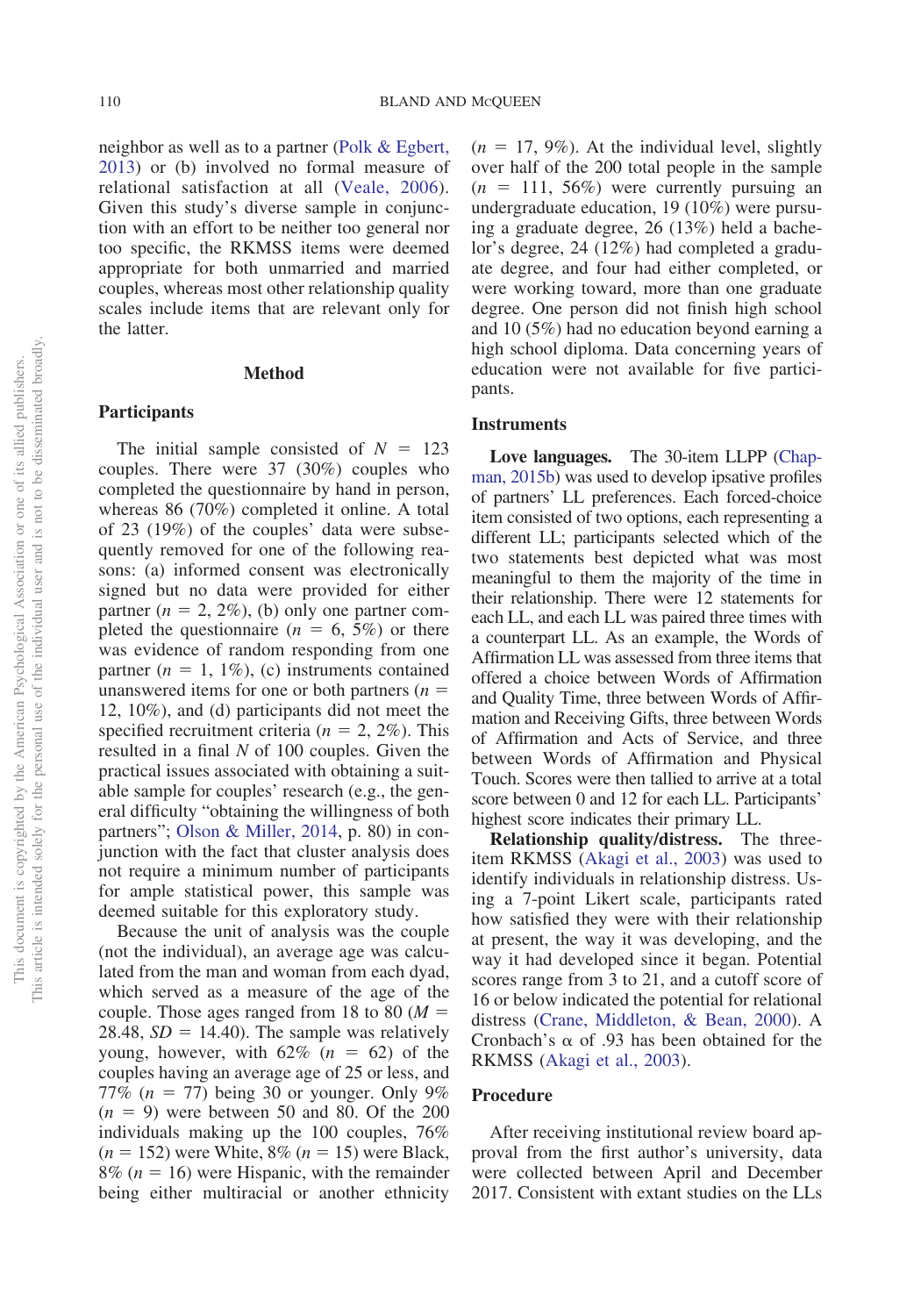[\(Egbert & Polk, 2006;](#page-20-0) [Polk & Egbert, 2013\)](#page-22-5), participating couples only included individuals who were aged 18 years or older and in a current committed relationship (i.e., either dating, engaged, or married) for at least 2 months. To avoid introducing a potentially confounding variable, only heterosexual, cisgender couples were included in the study insofar as gender and/or sexually diverse individuals may well represent a different population.

Participants were recruited nationwide via electronic announcements posted to university and community message boards and/or distributed by the designated contacts for churches, support groups, and professional organizations who agreed to disseminate recruitment messages. Thereafter, snowball sampling was used. Participants were informed that the authors were not affiliated with Chapman or his publishing company, and they had the option to participate in a drawing for either a gift card or a copy of [Chapman's \(2015a\)](#page-19-0) book. Participating couples completed the questionnaire either by hand (presenting together to data collection sessions held at the first author's university campus) or online (via anonymous Qualtrics survey, with both partners completing the questionnaire in a single sitting, one partner at a time, back-to-back manner).

#### **Relationship Duration and Satisfaction**

The majority of the couples  $(n = 64, 64\%)$ were currently dating, 30 (30%) were married, and six (6%) were engaged. The couples reported being in their current relationship between less than 1 year to 57 years  $(M = 6.90,$  $SD = 11.34$ . Most couples ( $n = 21, 21\%$ ) had been in their current relationship less than 1 year.

As noted earlier, relationship quality was measured with the RKMSS [\(Akagi et al., 2003\)](#page-19-13). A paired-samples *t* test revealed no difference in satisfaction between the women  $(M = 18.60,$  $SD = 2.95$ ) and the men ( $M = 18.19$ ,  $SD =$ 3.07) within each couple,  $t(99) = 1.48$ ,  $p =$ .143,  $d = .14$ . (All tests of significance were two-tailed.)

The RKMSS was used to identify individuals in relationship distress, using [Crane et al.'s](#page-20-14) [\(2000\)](#page-20-14) criteria that scores of 16 or less indicate the potential for relational distress. Crane et al. noted the value of a single cutoff score for distinguishing between distressed and nondistressed participants in relationship research to more accurately identify the research population and more specifically discuss the study's implications (e.g., for clinicians, it enables appropriate application of differential treatment). In the current study, the male and female members of 80 couples (80%) indicated agreement in terms of distress. Specifically, for 70 of the couples (70%), both the male and female members indicated they were not in distress, and both members of 10 couples (10%) indicated relationship distress. There was disagreement within the remaining 20 couples (20%). In 11 of those 20 couples, the female indicated distress, whereas the male did not. In the remaining nine couples, the male indicated relationship distress, whereas the female did not.

### **Results**

Statistical analyses were conducted via SPSS for Macintosh, Version 24. Clusters of couples were formed on the basis of their LL preferences.

#### **Clustering on the Difference Score**

Given that the unit of analysis was the couple and that the focus of this inquiry was on differences *within the relationship*, it was necessary to create a composite variable that contained information about both the male and female scores of each couple. As such, a difference score was calculated for each of the five types of LLs. As an example, a difference score for Words of Affirmation was calculated by taking the woman's total Words of Affirmation score minus the man's total Words of Affirmation score, which served as the Words of Affirmation difference score for the couple.

Use of the difference score provided a considerable amount of descriptive information about each couple. First, consider the sign of the difference score. In the above example, a positive score would indicate that the Words of Affirmation LL was more meaningful to the woman, whereas a negative difference score would indicate the language was more meaningful to the man. Second, the magnitude of the difference score identifies the exact degree of difference. A difference score of zero indicates identical scores, and therefore identical levels of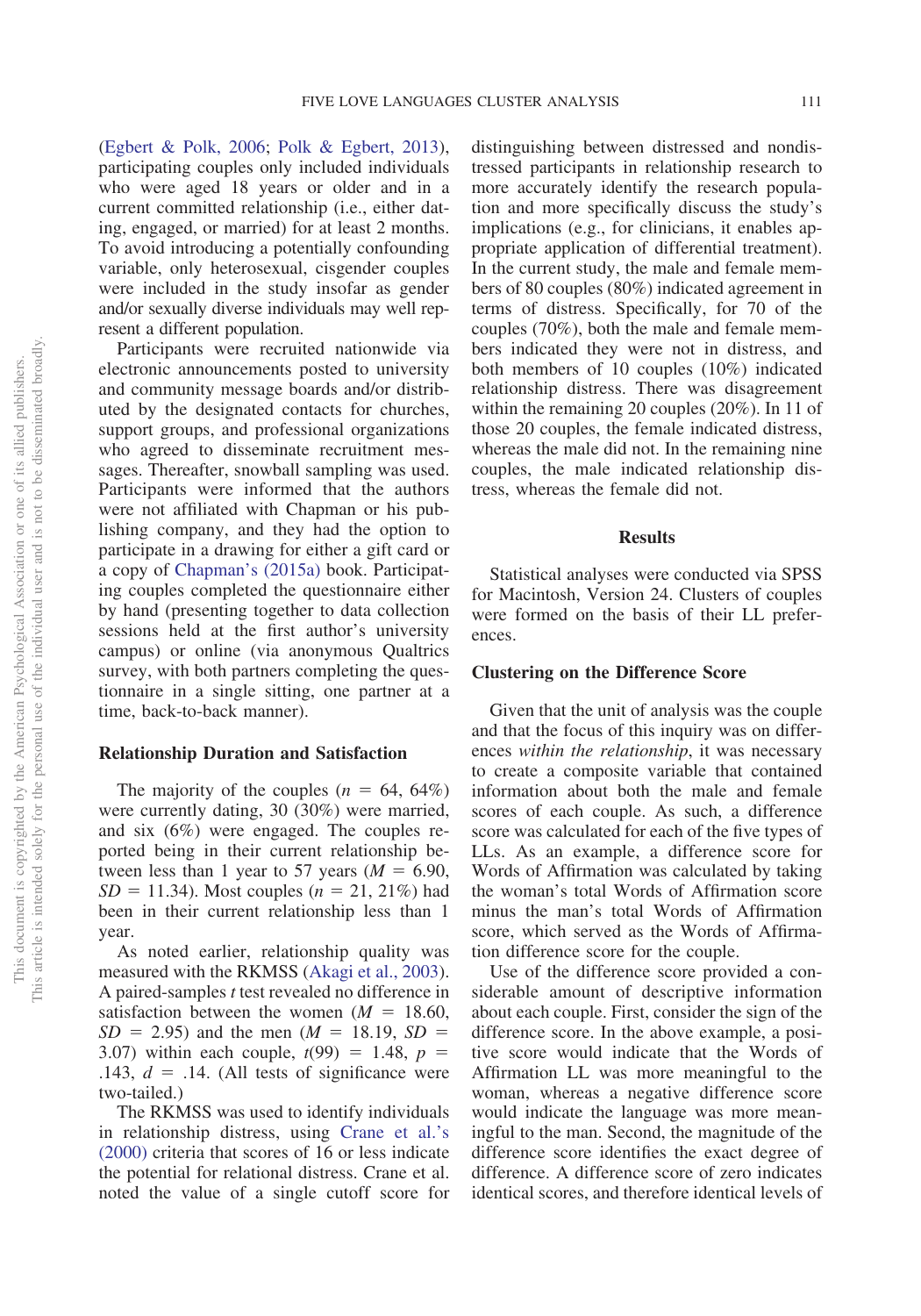importance, for both the man and woman within the couple. As such, the closer the difference score was to zero, the greater the level of agreement between the two members of the couple. Difference scores were calculated in this fashion for each of the LLs.

#### **Cluster Analysis**

*Cluster analysis* is an umbrella term used for a number of multivariate statistical classification procedures. These analyses are used to empirically form groups of homogeneous objects by classifying initially undefined cases in such a way that objects in the same class are similar to one another [\(Aldenderfer & Blashfield, 1984;](#page-19-14) [Everitt, 1979;](#page-20-15) [SAS Institute, 2003\)](#page-22-8). Put differently, the goal is to form groups that maximize both intragroup similarities and intergroup dissimilarities [\(Campbell & Johnson, 1997;](#page-19-15) [Rinn,](#page-22-9) [Mendaglio, Rudasill, & McQueen, 2010;](#page-22-9) for a nontechnical explanation of cluster analysis, see [Hair & Black, 2000\)](#page-21-7). For this analysis, clusters of couples were formed on the basis of their LL preferences by means of multivariate clustering procedures conducted on the difference scores for the LLs.

An initial analysis was conducted to check for outliers and multicollinearity. In multivariate clustering procedures, outliers are a problem in that they can distort the functioning of the clustering algorithms by showing up as clusters defined by only a few individuals [\(Anderberg,](#page-19-16) [1973\)](#page-19-16). Examination of both the histograms and frequency distributions failed to identify any outliers of consequence. Multicollinearity is an issue in clustering procedures because variables that are multicollinear are implicitly more heavily weighted [\(Hair & Black, 2000;](#page-21-7) [Hair, Black,](#page-21-8) [Anderson, & Tatham, 2009\)](#page-21-8). As such, the bi-

variate correlations among the difference scores were examined. The largest correlation was moderate,  $r(98) = -.57$ ,  $p < .001$ . Additionally, all of the variables were conceptually distinct. As such, all LL difference scores were retained for inclusion in the analysis [\(Rinn,](#page-22-10) [Reynolds, & McQueen, 2011\)](#page-22-10).

Ward's method of hierarchical clustering was used to identify the number of clusters within the couples' types of LLs [\(Milligan & Cooper,](#page-22-11) [1985\)](#page-22-11). In Monte Carlo studies of data with known cluster structures, Ward's method has been deemed superior in structure recovery [\(Mil](#page-22-12)[ligan, 1981\)](#page-22-12). [Lorr \(1983\)](#page-21-9) reported that Ward's method is most effective when used with a Euclidian distance measure; as such, squared Euclidian distance was used as the measure of proximity [\(Rinn et al., 2011\)](#page-22-10).

Examination of the clustering agglomeration coefficients coupled with the resulting dendrogram (see [Figure 1\)](#page-9-0) indicated potential threeand four-cluster solutions, which were subsequently examined. An analysis of the cluster centroids was conducted to aid in the interpretation of the clusters. [Table 1](#page-10-0) provides the cluster centroids for the three- and four-cluster solutions. The centroids were identical for Clusters 1 and 2 in both the three- and fourcluster solutions, whereas Clusters 3 and 4 were joined in the three-cluster solution.

[Table 2](#page-10-1) illustrates the results of the significance tests of the differences among the cluster centers for the Ward's cluster analysis. The variables varied in a statistically significant manner only in the four-cluster solution. Inspection of the cluster coefficients supported a fourcluster solution, which was retained and carried forward to a nonhierarchical analysis to achieve the final cluster solution [\(Rinn et al., 2011\)](#page-22-10).



<span id="page-9-0"></span>*Figure 1.* Dendrogram of the Ward's solution.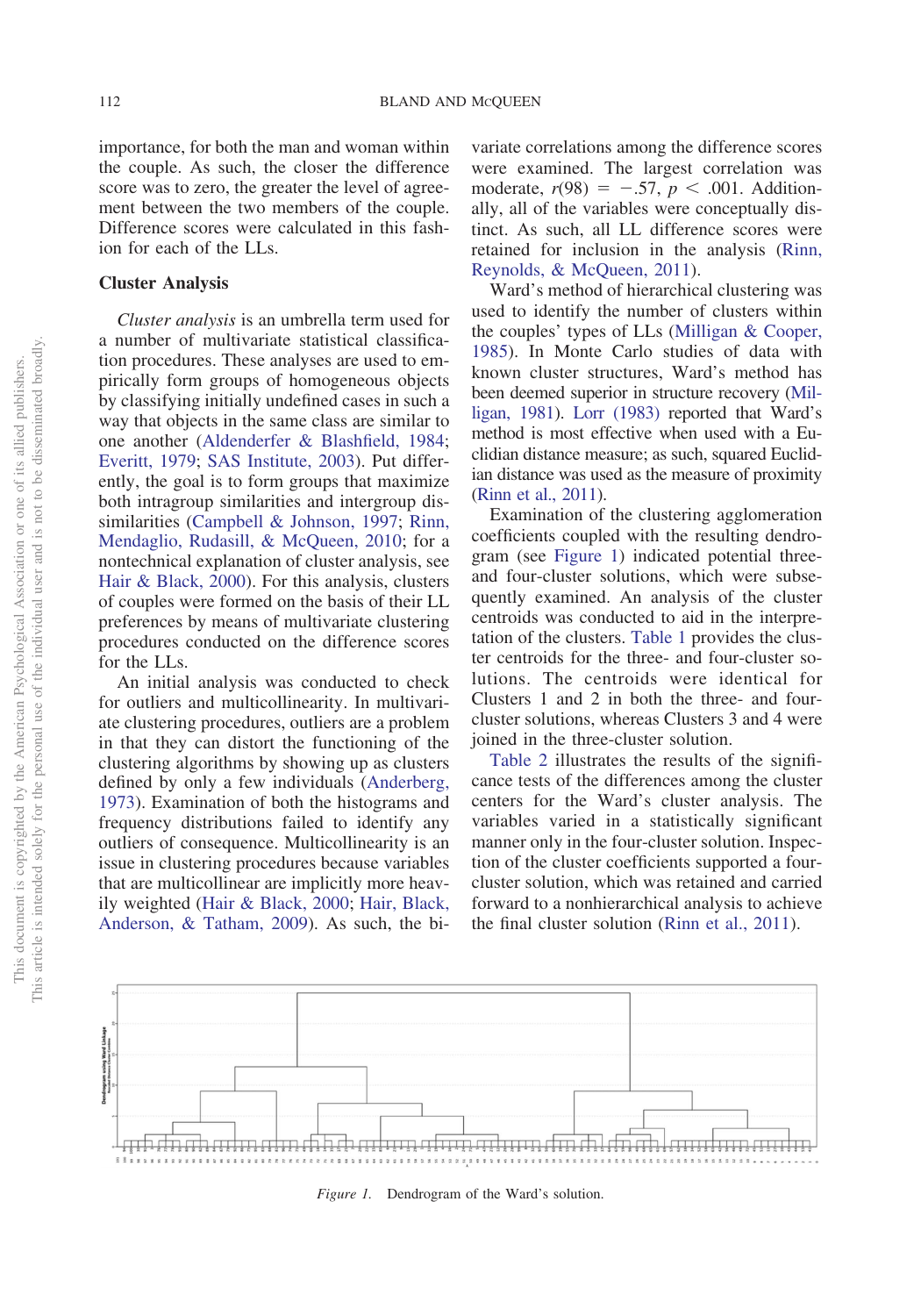| Cluster                        | Words of<br>Affirmation | Quality<br>Time | Receiving<br><b>Gifts</b> | Acts of<br>Service | Physical<br>Touch |
|--------------------------------|-------------------------|-----------------|---------------------------|--------------------|-------------------|
|                                |                         |                 |                           |                    |                   |
| Ward's hierarchical clustering |                         |                 |                           |                    |                   |
| Three-cluster solution:        |                         |                 |                           |                    |                   |
|                                | $-1.00$                 | $-1.40$         | 0.06                      | 1.43               | 0.91              |
| 2                              | 0.92                    | 1.04            | $-0.27$                   | $-3.38$            | 1.69              |
| 3                              | 1.72                    | $-0.92$         | 0.69                      | 2.49               | $-3.97$           |
| Four-cluster solution:         |                         |                 |                           |                    |                   |
|                                | $-1.00$                 | $-1.40$         | 0.06                      | 1.43               | 0.91              |
| 2                              | 0.92                    | 1.04            | $-0.27$                   | $-3.38$            | 1.69              |
| 3                              | 2.30                    | $-0.37$         | $-0.13$                   | 1.53               | $-3.33$           |
| 4                              | $-0.22$                 | $-2.78$         | 3.44                      | 5.67               | $-6.11$           |
| K-means clustering             |                         |                 |                           |                    |                   |
| Four-cluster solution:         |                         |                 |                           |                    |                   |
|                                | $-0.94$                 | $-1.00$         | $-0.65$                   | 1.47               | 1.12              |
| 2                              | 1.21                    | 0.50            | 0.11                      | $-3.46$            | 1.64              |
| 3                              | 2.50                    | $-0.35$         | 0.08                      | 1.62               | $-3.85$           |
| 4                              | $-0.92$                 | $-2.41$         | 3.25                      | 5.33               | $-5.25$           |

<span id="page-10-0"></span>Table 1 *Clustering Variable Mean Values From the Hierarchical and K-Means Cluster Analyses of Five Love Languages Difference Scores*

A nonhierarchical *K*-means cluster analysis then was conducted both as an independent check on the stability of the cluster solution and as a means of optimizing cluster membership. The centroids from the Ward's method solution served as the initial seed points. Convergence occurred in four iterations. Information on the resulting cluster centroids can be found in [Table 1.](#page-10-0)

#### <span id="page-10-1"></span>Table 2

*Significance Testing of Differences Between Cluster Centers for the Hierarchical and K-Means Cluster Analyses*

| Variable                 | Mean square | Degrees of<br>freedom | Error mean<br>square | Degrees of<br>freedom | F          |
|--------------------------|-------------|-----------------------|----------------------|-----------------------|------------|
| Hierarchical clustering: |             |                       |                      |                       |            |
| Three-cluster solution:  |             |                       |                      |                       |            |
| Words of Affirmation     | 70.45       | $\overline{2}$        | 6.16                 | 97                    | $11.43***$ |
| Quality Time             | 48.12       | $\overline{2}$        | 5.92                 | 97                    | $8.13***$  |
| Receiving Gifts          | 7.93        | $\overline{2}$        | 5.11                 | 97                    | 0.22       |
| Acts of Service          | 287.86      | $\mathfrak{2}$        | 5.65                 | 97                    | $50.91***$ |
| Physical Touch           | 328.67      | $\overline{2}$        | 5.52                 | 97                    | 59.56**    |
| Four-cluster solution:   |             |                       |                      |                       |            |
| Words of Affirmation     | 61.65       | 3                     | 5.77                 | 96                    | $10.69**$  |
| Quality Time             | 45.59       | 3                     | 5.56                 | 96                    | $8.18***$  |
| Receiving Gifts          | 34.83       | 3                     | 4.24                 | 96                    | $8.22***$  |
| Acts of Service          | 231.33      | 3                     | 4.48                 | 96                    | $51.62***$ |
| Physical Touch           | 236.92      | 3                     | 5.02                 | 96                    | $47.20**$  |
| K-means clustering:      |             |                       |                      |                       |            |
| Four-cluster solution:   |             |                       |                      |                       |            |
| Words of Affirmation     | 70.88       | 3                     | 5.48                 | 96                    | 12.94**    |
| Quality Time             | 26.85       | 3                     | 6.14                 | 96                    | $4.37*$    |
| Receiving Gifts          | 45.54       | 3                     | 3.90                 | 96                    | $11.67***$ |
| Acts of Service          | 261.31      | 3                     | 3.54                 | 96                    | 73.73**    |
| Physical Touch           | 257.00      | 3                     | 4.39                 | 96                    | 58.52**    |

 $p < .01$ . \*\*  $p \le .001$ , two tailed.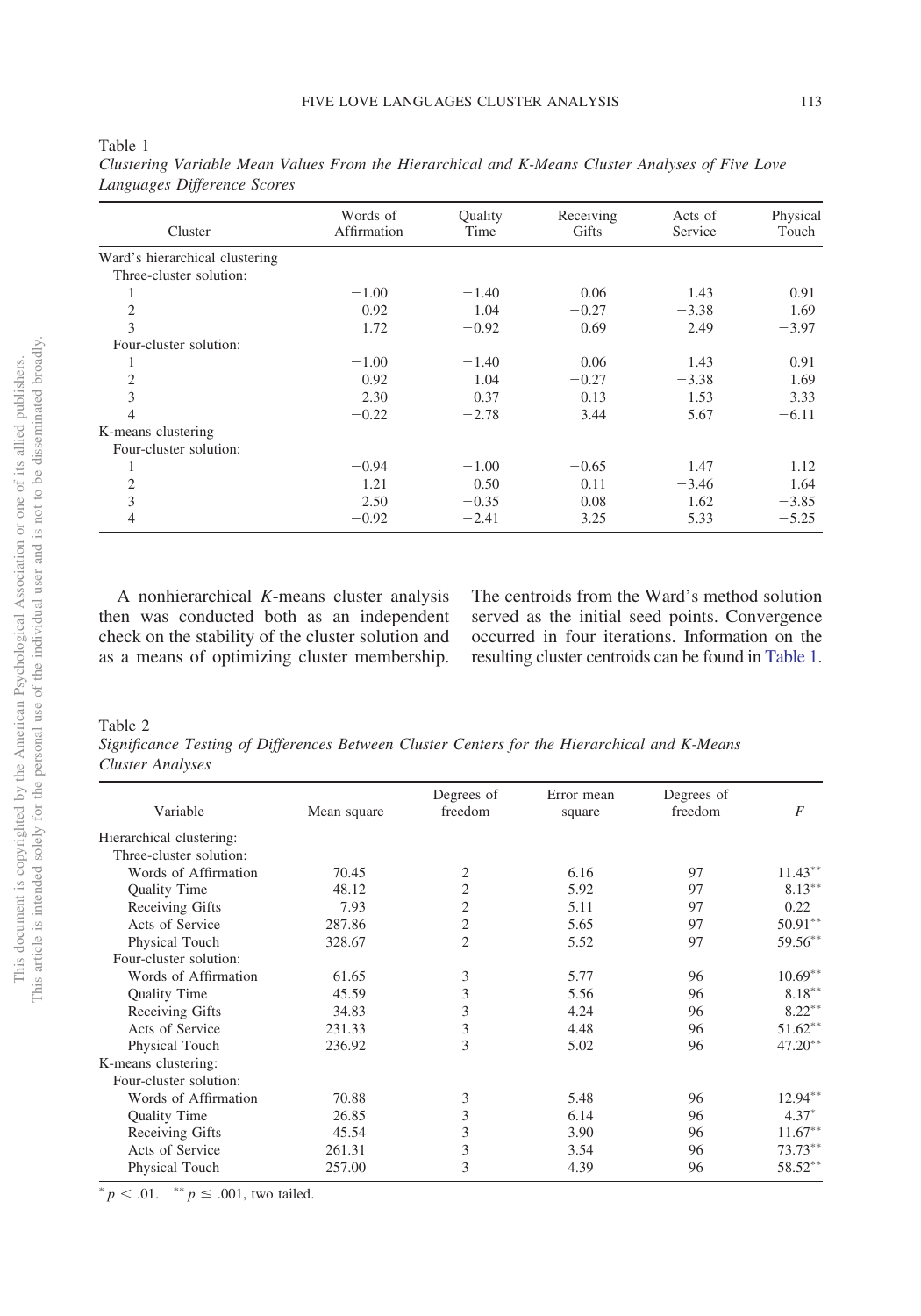In comparing the clustering variable means of the Ward's and *K*-means methods, it was found that the profiles matched well. [Table 2](#page-10-1) shows that all variables in the *K*-means four-cluster solution varied in a statistically significant manner, as they did in the Ward's solution. The stability of the hierarchical and nonhierarchical methods confirmed the results of the four-cluster solution subject to theoretical and practical acceptance [\(Hair &](#page-21-7) [Black, 2000;](#page-21-7) [Hair et al., 2009;](#page-21-8) [Rinn et al., 2011\)](#page-22-10).

Cluster centroids of the final four-cluster solution are provided in [Table 1](#page-10-0) and illustrated graphically in [Figure 2.](#page-11-0) Because the ultimate purpose of this study was to explore differences between the male and female members of intimate couples, the means on each of the LLs for both males and females across the resulting four clusters were assessed. Results are detailed in [Table 3](#page-12-0) and illustrated graphically in [Figure 3.](#page-13-0) To aid in interpretation, [Table 3](#page-12-0) contains not only means for both men and women, but also the mean difference score (calculated as female mean minus male mean), as well as Cohen's *d* effect size [\(Cohen, 1988\)](#page-20-16). Cohen's *d* is in the metric of standard deviation. For example, a negative mean difference with  $d = 0.50$  would indicate the mean for men was one half of a standard deviation higher than the mean for women on that particular LL.

# **Interpretation of the Resulting Four-Cluster Solution**

An examination of the information in [Table 3](#page-12-0) and [Figure 3](#page-13-0) was conducted to ascertain the nature of the resulting four clusters. The clusters are as follows.

**Cluster 1: Relative Congruence.** Cluster 1  $(n = 34)$  was composed of couples that were in relative agreement about what LLs they regarded as most meaningful to receive affection. As a result, this cluster was labeled *Relative Congruence*.

Quality Time appeared to be the primary LL for most of the men  $(M = 8.05, SD = 1.48)$  and the women  $(M = 9.05, SD = 1.81)$  in this cluster. With one exception, the overall mean differences were relatively small  $(-.94 \text{ to } 1.12)$ , with effect sizes ranging from .15 to .49. According to [Cohen's \(1988\)](#page-20-16) general guidelines, a *d* of 0.20 indicates a small difference, 0.50 a medium difference, and 0.80 a large difference. The resulting effect sizes for these differences in this cluster indicate small to moderate differences. The exception to this trend was Acts of Service, the largest mean difference on this cluster, which was more important to women  $(M = 7.32, SD = 2.24)$  than men  $(M = 5.85,$  $SD = 2.16$ ,  $d = 0.67$ , indicating that women on



<span id="page-11-0"></span>*Figure 2.* Graphical representation of the clustering variable means of the final four-cluster solution.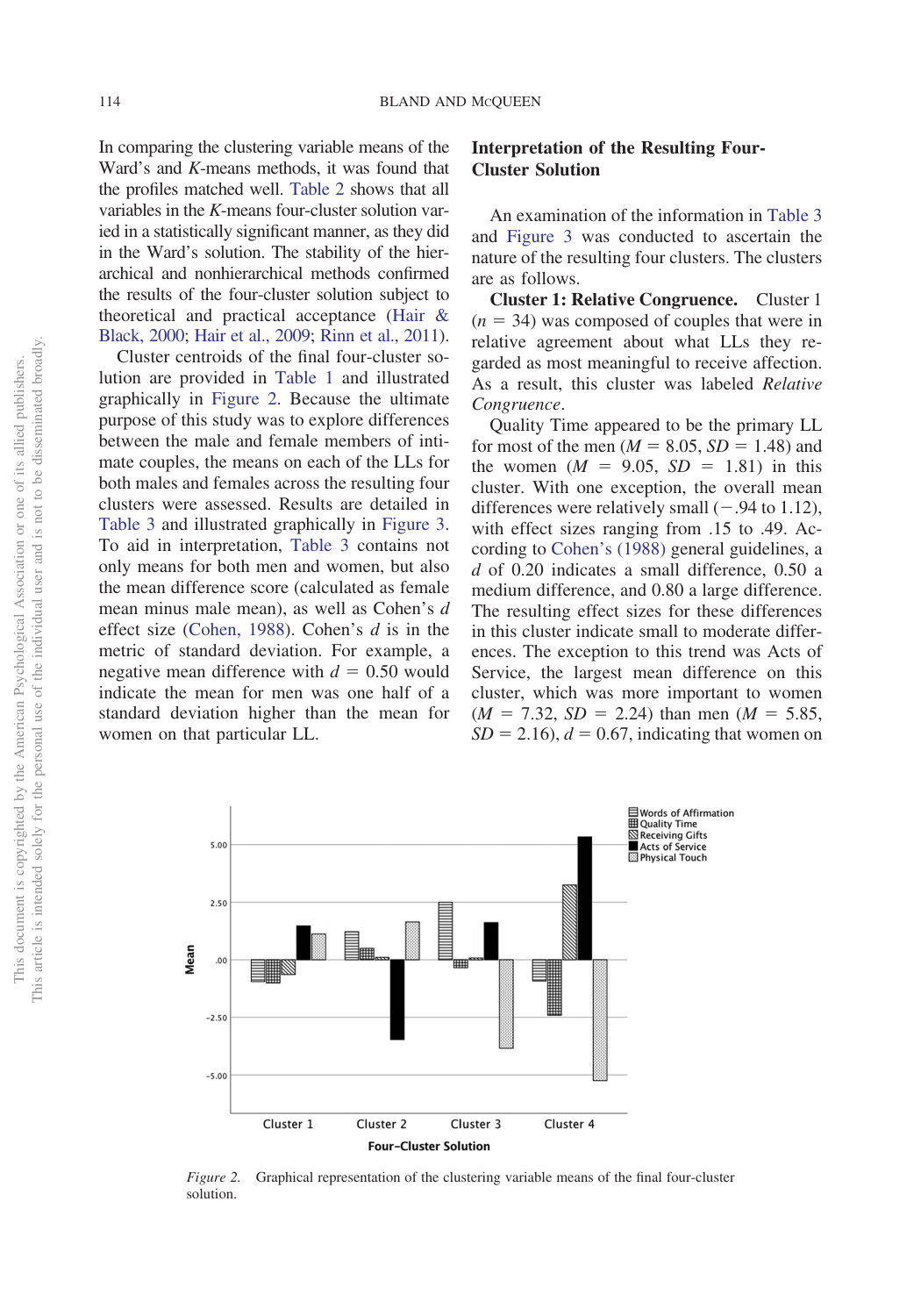|                                  | Words of      |                     |                 |                 |                |  |
|----------------------------------|---------------|---------------------|-----------------|-----------------|----------------|--|
| Cluster                          | Affirmation   | <b>Ouality Time</b> | Receiving Gifts | Acts of Service | Physical Touch |  |
| Cluster 1 $(n = 34)$             |               |                     |                 |                 |                |  |
| Women $(M, SD)$                  | 6.00(1.84)    | 8.05(1.48)          | 1.44(1.28)      | 7.32(2.24)      | 7.18(2.48)     |  |
| Men $(M, SD)$                    | 6.94(2.07)    | 9.05(1.81)          | 2.08(1.82)      | 5.85(2.16)      | 6.06(2.09)     |  |
| Mean difference $(d^a)$          | $-0.94(0.48)$ | $-1.00(0.15)$       | $-0.64(0.41)$   | 1.47(0.67)      | 1.12(0.49)     |  |
| Cluster 2 $(n = 28)$             |               |                     |                 |                 |                |  |
| Women $(M, SD)$                  | 7.21(1.87)    | 8.43(1.85)          | 2.39(2.28)      | 4.82(1.81)      | 7.14(2.27)     |  |
| Men $(M, SD)$                    | 6.00(2.16)    | 7.93(2.12)          | 2.29(1.72)      | 8.29(1.69)      | 5.50(2.32)     |  |
| Mean difference $(d^a)$          | 1.21(0.60)    | 0.50(0.25)          | 0.10(0.05)      | $-3.47(1.99)$   | 1.64(0.71)     |  |
| Cluster 3 $(n = 26)$             |               |                     |                 |                 |                |  |
| Women $(M, SD)$                  | 7.23(1.48)    | 8.58(2.00)          | 2.73(1.95)      | 7.38(1.65)      | 4.08(1.83)     |  |
| Men $(M, SD)$                    | 4.73(1.82)    | 8.92 (1.70)         | 2.65(2.13)      | 5.77(1.77)      | 7.92(2.00)     |  |
| Mean difference $(d^{\text{a}})$ | 2.50(1.51)    | $-0.34(0.18)$       | 0.08(0.04)      | 1.61(0.94)      | $-3.84(2.00)$  |  |
| Cluster 4 $(n = 12)$             |               |                     |                 |                 |                |  |
| Women $(M, SD)$                  | 6.08(1.51)    | 6.92(2.23)          | 4.42(2.15)      | 9.50(1.83)      | 3.08(1.56)     |  |
| Men $(M, SD)$                    | 7.00(1.65)    | 9.33(1.67)          | 1.17(0.94)      | 4.17(1.59)      | 8.33(1.37)     |  |
| Mean difference $(d^a)$          | $-0.92(0.58)$ | $-2.41(1.22)$       | 3.25(1.96)      | 5.33(3.11)      | $-5.25(3.58)$  |  |

<span id="page-12-0"></span>Table 3 *Male and Female Descriptives Across the Final Four-Cluster Solution*

*Note.* Pooled standard deviations were used in the calculations. Bold type indicates the largest mean difference for that cluster.

<sup>a</sup> Cohen's *d* effect size.

average rated Acts of Service almost .70 *SD* higher than men.

**Cluster 2: Quality Time Both/Service Mainly Men.** The most salient feature of Cluster 2 ( $n = 28$ ) involved Acts of Service, which appeared to be the primary LL for most men ( $M = 8.29$ ,  $SD = 1.69$ ) and also had the largest mean difference in this cluster, being considerably more important to men than to women  $(M = 4.82, SD = 1.81), d = 1.99$ . Quality Time appeared to be the primary LL for most women  $(M = 8.43, SD = 1.85)$  in this cluster, with which men were generally in agreement regarding its importance  $(M = 7.93)$ ,  $SD = 2.12$ ,  $d = 0.25$ . This cluster was therefore named *Quality Time Both/Service Mainly Men.*

**Cluster 3: Quality Time Both/Touch Mainly Men/Words Mainly Women.** In Cluster 3  $(n = 26)$ , both men  $(M = 8.92, SD = 1.70)$  and women ( $M = 8.58$ ,  $SD = 2.00$ ) valued Quality Time the most and were in relative agreement,  $d = 0.18$ , making it the primary LL for both sexes on this cluster. The largest discrepancy between men and women concerned Physical Touch, which was considerably more important to the men in this group ( $M = 7.92$ ,  $SD = 2.00$ ) than the women ( $M = 4.08$ ,  $SD = 1.83$ ),  $d =$ 2.00. A close second was Words of Affirmation, which was more important to women (*M* 7.23,  $SD = 1.48$ ) than men ( $M = 4.73$ ,  $SD =$ 1.82),  $d = 1.51$ . This cluster was therefore named *Quality Time Both/Touch Mainly Men/ Words Mainly Women.*

**Cluster 4: Relative Incongruence.** Overall, the men and women in Cluster 4 ( $n = 12$ ) exhibited the greatest incongruity in how LLs were valued by partners of each sex, and as such was termed *Relative Incongruence*. With one exception, the mean differences  $(-2.41 \text{ to } 5.33)$  and the effect sizes (1.22 to 3.58) were some of the largest. Within this cluster, Acts of Service yielded the largest raw mean difference (5.33), and Physical Touch provided the largest effect size  $(d = 3.58)$ . More specifically, Acts of Service were considerably more important to women  $(M = 9.50, SD =$ 1.83) than to men  $(M = 4.17, SD = 1.59), d =$ 3.11, and it appeared to be the primary LL for most women in this cluster. Conversely, Quality Time was more important to men  $(M = 9.33)$ ,  $SD = 1.67$ ) than to women ( $M = 6.92$ ,  $SD =$ 2.23),  $d = 1.22$ , and appeared to be the primary LL for most men in this cluster. Additionally, Receiving Gifts was more important to women  $(M = 4.42, SD = 2.15)$  than to men  $(M = 1.17,$  $SD = .94$ ,  $d = 1.96$ , and Physical Touch was substantially more important to men  $(M = 8.33)$ ,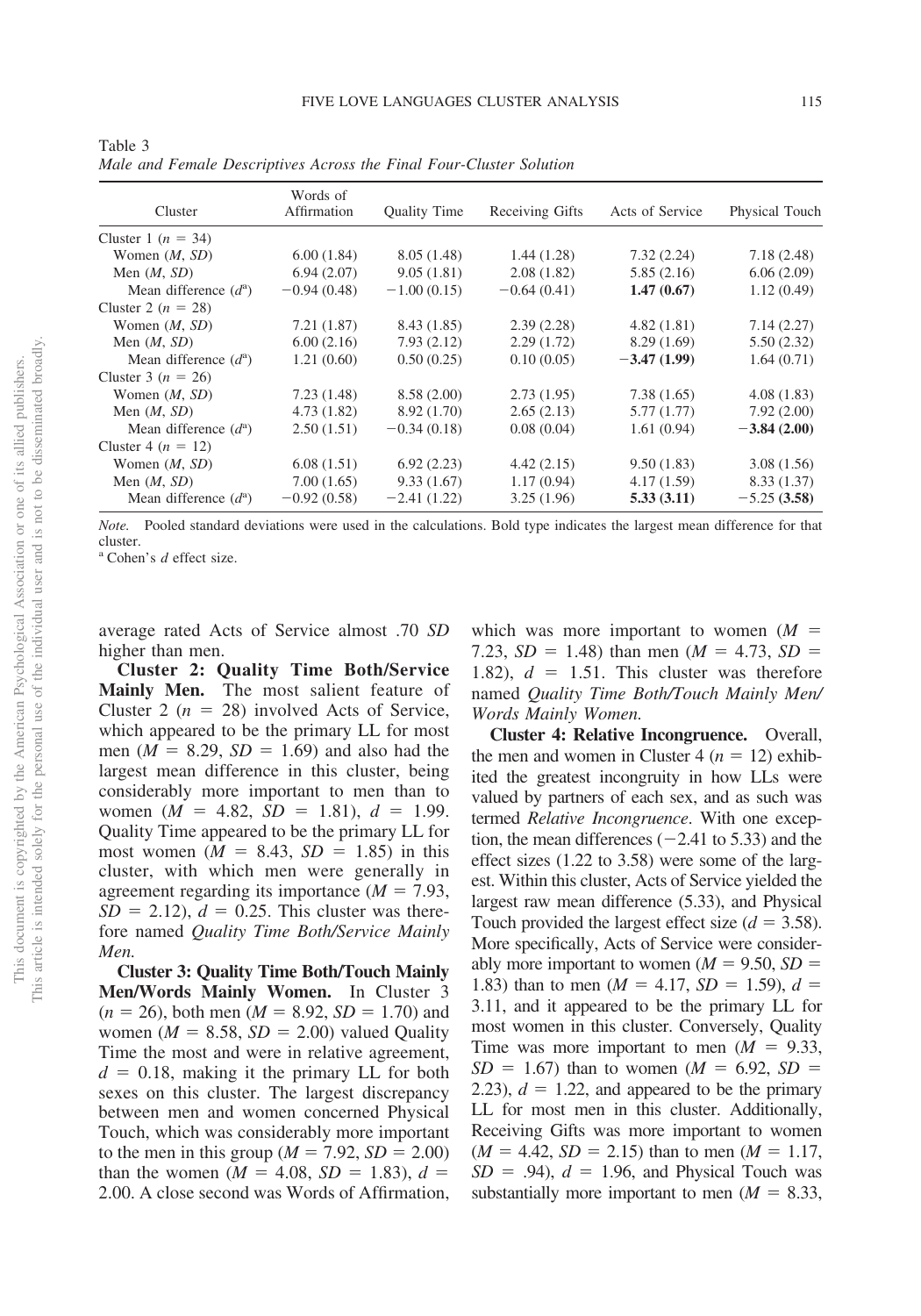

<span id="page-13-0"></span>*Figure 3.* Male and female descriptives across the final four-cluster solution.

 $SD = 1.37$ ) than to women ( $M = 3.08$ ,  $SD =$ 1.56),  $d = 3.58$ . In this cluster, the difference in Words of Affirmation was relatively small compared with the other LLs, with it being somewhat more important to men  $(M = 7.00, SD = 1.65)$ than to women  $(M = 6.08, SD = 1.51), d = .58$ .

# **Differences in Relational Satisfaction Across the Four Clusters**

Using the RKMSS, couples were identified in terms of relationship distress and divided into the following profiles:

- 1. Female Not Distressed/Male Not Distressed (*No Distress*;  $n = 70$ )
- 2. Female Distressed/Male Not Distressed  $(Female\;Distressed; n = 9)$
- 3. Male Distressed/Female Not Distressed  $(Male \; Distressed; n = 11)$
- 4. Both Male and Female Distressed (*Couple Distressed*;  $n = 10$

A 4 (Cluster Membership)  $\times$  4 (Distress Profile) chi-square revealed no significant differences among the four clusters,  $\chi^2(9, N =$  $100) = 9.09$ ,  $p = .429$ . [Table 4](#page-14-0) provides the number of each of the categories of relationship distress across the four clusters. Although no significant differences were found in the number of distress profiles across the four clusters, the sample was considerably lacking in variability insofar as the vast majority of couples were not in distress ( $n = 70, 70\%$ ). However, given the exploratory nature of this study and that greater variability within this variable might have led to statistical significance, some noteworthy findings warrant attention.

Of the couples in Cluster 1,  $82\%$  ( $n = 28$ ) reported no distress whereas only 18%  $(n = 6)$ of couples had either one or both partners reporting distress. The mean RKMSS score was 18.97 ( $SD = 2.39$ ) for men and 19.12 ( $SD =$ 2.75) for women in this cluster. Conversely, only 50%  $(n = 6)$  of the couples in Cluster 4 reported no distress, whereas 33% of men (*n* 4) and 25% of women  $(n = 3)$  reported distress, with more men alone  $(25\%, n = 3)$  reporting distress than either women alone  $(17\%, n = 2)$ or both partners  $(8\%, n = 1)$ . Here, the mean RKMSS score was  $16.17$  (*SD* = 5.10) for men and  $16.92$  (*SD* = 4.64) for women.

Cluster 2 had the most instances of both partners  $(14\%, n = 4)$  reporting distress, with men (25%,  $n = 7$ ) being more inclined to report distress than women (18%,  $n = 5$ ). In this case, the mean RKMSS score was  $17.82$  ( $SD = 2.19$ ) for men and  $18.68$  ( $SD = 2.13$ ) for women.

In contrast, women  $(27\%, n = 7)$  reported distress more often than men  $(23\%, n = 6)$  in Cluster 3, with more women reporting distress on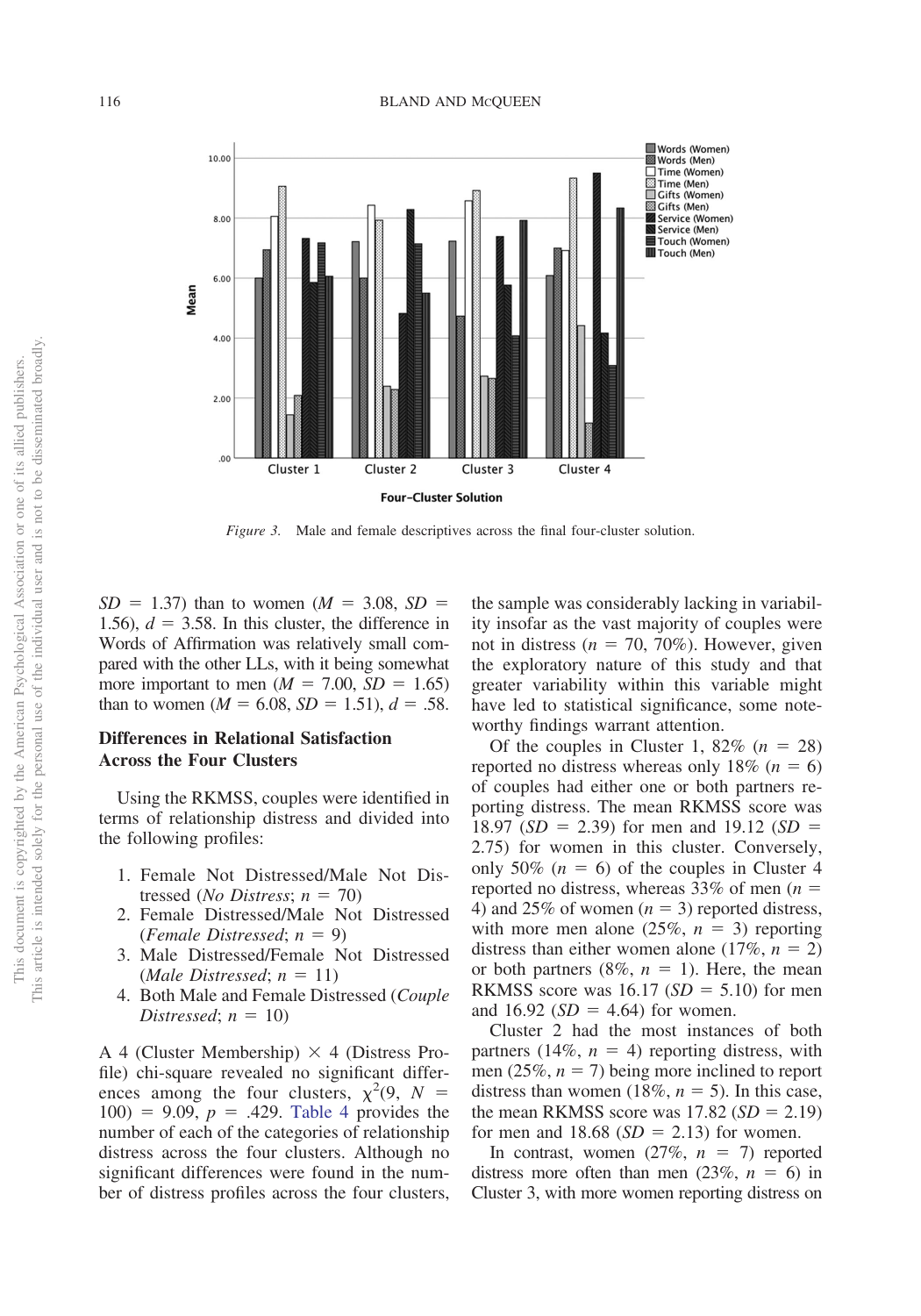| Cluster                                     | Men distressed | Women distressed | Couple distressed | No distress |
|---------------------------------------------|----------------|------------------|-------------------|-------------|
| Cluster 1. Relative Congruence ( $n = 34$ ) | 2(6%)          | 2(6%)            | 2(6%)             | 28 (82%)    |
| Cluster 2. Quality Time Both/Service        |                |                  |                   |             |
| Mainly Men $(n = 28)$                       | $3(11\%)$      | 1(4%)            | 4(14%)            | 20(71%)     |
| Cluster 3. Quality Time Both/Touch Mainly   |                |                  |                   |             |
| Men/Words Mainly Women $(n = 26)$           | $3(12\%)$      | 4(15%)           | $3(12\%)$         | 16(62%)     |
| Cluster 4. Relative Incongruence $(n = 12)$ | 3(25%)         | 2(17%)           | 1(8%)             | $6(50\%)$   |

<span id="page-14-0"></span>Table 4 *Profiles of Distressed Couples Across the Four Cluster Solution*

their own (15%,  $n = 4$ ) than men alone (12%,  $n =$ 3) or both partners  $(12\%, n = 3)$ . The mean RKMSS score was  $18.50$  (*SD* = 3.17) for men and  $18.62$  (*SD* = 2.91) for women.

#### **Discussion**

Overall, Quality Time appeared to be a primary LL across all four clusters; it had the highest means for both partners in Clusters 1 and 3, for women (closely aligned with men) in Cluster 2, and for men in Cluster 4. Acts of Service appeared to be a primary LL for men in Cluster 2 and for women in Cluster 4. Receiving Gifts had the lowest means for both men and women across the first three clusters; in Cluster 4, it was generally valued more by women than Physical Touch. With one exception, Acts of Service had the greatest mean differences across the clusters. Physical Touch had a greater mean difference in Cluster 3, as well as the greatest Cohen's *d* effect size in Cluster 4.

[Chapman \(2015a\)](#page-19-0) speculated that "anecdotal evidence suggests that more men have Physical Touch and Words of Affirmation as their LL and more women have Quality Time and Receiving Gifts"; however, he acknowledged that he was unsure "if that's statistically accurate" (p. 177). Indeed, in this study, Physical Touch was rated higher by men in instances in which differences were more pronounced (Clusters 3 and 4)—although it was not a primary LL in any cluster. Similarly, in the single occurrence (Cluster 4) in which Receiving Gifts was reported as somewhat meaningful to participants, it was preferred by women. On the other hand, Words of Affirmation and Quality Time appeared more gender-neutral, which is how Chapman "prefers to deal with the LLs" (p. 177).

Although no significant differences were found in the number of distress profiles across

the four clusters, it is quite likely due in part to insufficient variability, given that the vast majority of individuals, and couples, in the sample presented as nondistressed. However, a general trend emerged that deserves consideration: The more congruency in LL preference within the couple, the less likely couples were found to report being distressed in the relationship. Consider how Cluster 1 showed the most relative congruence between partners across the five LLs, and it was composed of the lowest proportion of distressed couples. In contrast, the least congruence across the five LLs occurred on Cluster 4, which had the highest proportion of relational distress and the lowest RKMSS means. Furthermore, slightly more distress was reported among the participants in Cluster 3 (in which more specific gender-based preferences were noted, i.e., *Quality Time Both/Touch Mainly Men/Words Mainly Women*) compared with those in Cluster 2 (*Quality Time Both/ Service Mainly Men*).

In Cluster 1, Quality Time (i.e., undivided attention, reflective listening, self-disclosure, intentional engagement in mutually enjoyable activities) was reported as valued most by both partners. This echoes [Schoenfeld, Bredow, and](#page-22-13) [Huston's \(2012\)](#page-22-13) empirical finding that "contrary to the notion that women are more inclined than men to show love through affection, [men] were just as likely as [women] to express their love by engaging in warm, intimate behaviors" (p. 1405). Furthermore, as noted, relational satisfaction tended to be highest on this cluster. Although it may be tempting to associate this finding with Quality Time, it is worth noting that whereas North American couples employ "spending time together" as "an important maintenance strategy" [\(Aron & Aron, 1997,](#page-19-7) p. 258), [Beichen and Murshed's \(2015\)](#page-19-17) research suggested that East Asian couples are more likely to use gift-giving (which was the least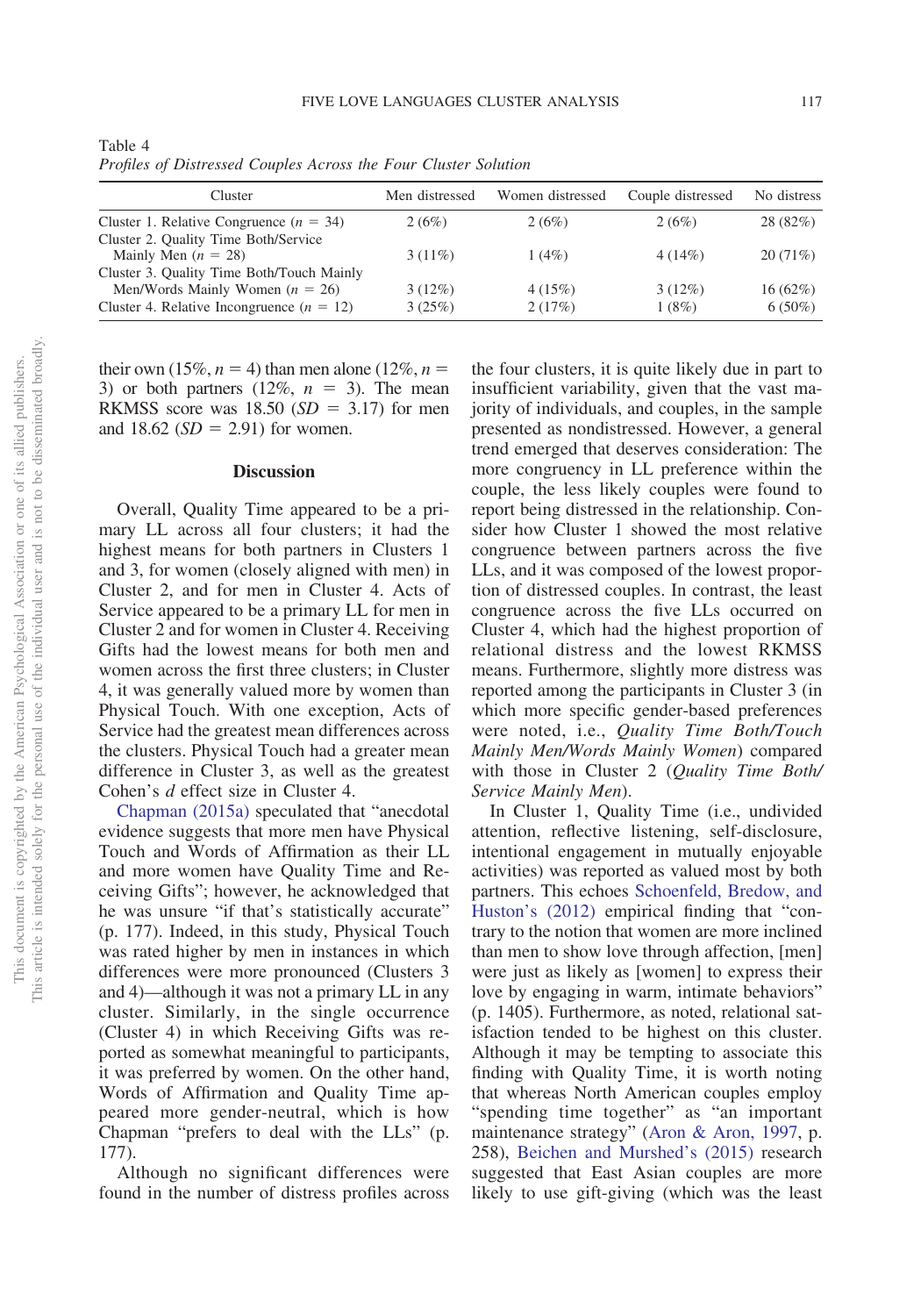meaningful LL in this sample) throughout relationship stages. Thus, it seems likely that although there is a general universal validity of Chapman's five LLs (as discussed earlier), the relative importance of each may vary across cultural contexts. As such, the resulting cluster profiles of this study may well be culture specific.

Instead, differences in LL scores for all but one of the remaining love languages on Cluster 1 were less than half a standard deviation apart. It seems that the highest proportion of relational satisfaction being reported among the couples in Cluster 1 could be attributable to [Firestone](#page-20-10) [and Catlett's \(1999\)](#page-20-10) observation that "it is advantageous for partners to have similar goals with respect to their personal relationship as well as to share basic values, beliefs, and philosophies of life" (p. 93). In addition, that outcome seems to echo empirical findings that "similarity between partners reduces conflicts" [\(Acitelli, Kenny, & Weiner, 2001,](#page-19-18) p. 180) and that perceived similarity in (a) motives for being involved in the relationship [\(Hagemeyer, Ne](#page-21-10)[berich, Asendorpf, & Neyer, 2013\)](#page-21-10), (b) personality [\(Furler, Gomez, & Grob, 2014;](#page-20-17) [Hudson &](#page-21-11) [Fraley, 2014\)](#page-21-11), and (c) political attitudes and personal values [\(Leikas, Ilmarinen, Verkasalo,](#page-21-12) [Vartiainen, & Lönnqvist, 2018\)](#page-21-12) is linked to increased relationship satisfaction. Moreover, whereas high relationship satisfaction typically is associated with secure attachment (see Egeci [& Gençöz, 2006\)](#page-20-18) and with feeling understood during conflict [\(Gordon & Chen, 2016\)](#page-20-19), it also has been found among partners with similar attachment orientations, such as avoidant with avoidant, insofar as the relationship provides opportunities for similar relationship goals [\(Reizer, Ein-Dor, & Shaver, 2014\)](#page-22-14) that result in "greater satisfaction when [the partners] *avoid* discussion and conflict" [\(Sened, Lavidor, Lazarus,](#page-22-15) [Bar-Kalifa, Rafaeli, & Ickes, 2017,](#page-22-15) p. 742). Accordingly, additional research exploring the connections between LLs and attachment styles within couples could help shed light on whether this dynamic may have been at play in Cluster 1.

Alternatively, in addition to mere similarity (see [Aron et al., 2004\)](#page-19-10), it seems plausible that given the orientation to process, self-expansion, and inclusion of the other in the self [\(Aron &](#page-19-11) [Aron, 1996,](#page-19-11) [1997;](#page-19-7) [Aron et al., 2004,](#page-19-10) [2013\)](#page-19-8) in [Chapman's \(2015a\)](#page-19-0) model (as surveyed earlier), the limited differences in Cluster 1 also might reflect at least some participants not only sharing a primary LL but perhaps also having become more adept at "taking the perspective or identity of the other" [\(Aron et al., 2004,](#page-19-10) p. 34) and incorporating the secondary LLs preferred by their partners into their own sense of self. This provides and fulfills opportunities for novelty and arousal/excitement (i.e., awakening; [Welwood, 1996\)](#page-23-1) of underdeveloped aspects of each partner's personality [\(Aron & Aron,](#page-19-7) [1997\)](#page-19-7) that result in a broadening of one's perceptual field to include "not me" in "me" [\(Combs, 1999\)](#page-20-20). Accordingly, self-expansion sustains relational satisfaction and commitment [\(McIntyre, Mattingly, & Lewandowski,](#page-22-16) [2015\)](#page-22-16)—particularly when individuals receive active support for self-expansion from their partners [\(Fivecoat, Tomlinson, Aron, & Ca](#page-20-21)[prariello, 2015\)](#page-20-21)—insofar as it decreases the likelihood of "[making] the other idealized again" [\(Aron et al., 1998,](#page-19-9) p. 8) and/or of "boredom in the relationship" [\(Aron & Aron,](#page-19-11) [1996,](#page-19-11) p. 54). Additional research is recommended to assess the validity of the relationship between partners' LL congruence, selfexpansion, and relational satisfaction.

In contrast, in Clusters 2 and 4, men's and women's preferences generally were inverse of one another. In the former, Acts of Service were valued considerably more by men and Quality Time slightly more by women. In the latter, Acts of Service were valued considerably more by women and Quality Time more by men. Additional research is recommended to explore the degree to which this finding might be related to Bowenian *emotional cutoff* (see [Norona &](#page-22-17) [Welsh, 2016\)](#page-22-17) and/or attachment dynamics. Could the pattern in Cluster 2 reflect socialized self-reliance, which is associated with both attachment avoidance and lower relational satisfaction in men [\(Fitzpatrick & LaFontaine,](#page-20-22) [2017\)](#page-20-22), the latter of which was more salient among the men in that cluster? Moreover, relationships in which men show attachment anxiety and women attachment avoidance—which runs counter to traditional masculine and feminine gender roles, at least in Euro American society—tend to have difficulty [\(Kirkpatrick &](#page-21-13) [Davis, 1994;](#page-21-13) also see [Smith, Ciarrochi, &](#page-23-6) [Heaven, 2008;](#page-23-6) [Welwood, 1990\)](#page-23-0). That said, it also is worth noting that in Cluster 4, Receiving Gifts was valued more by women than Physical Touch, which might have reflected these wom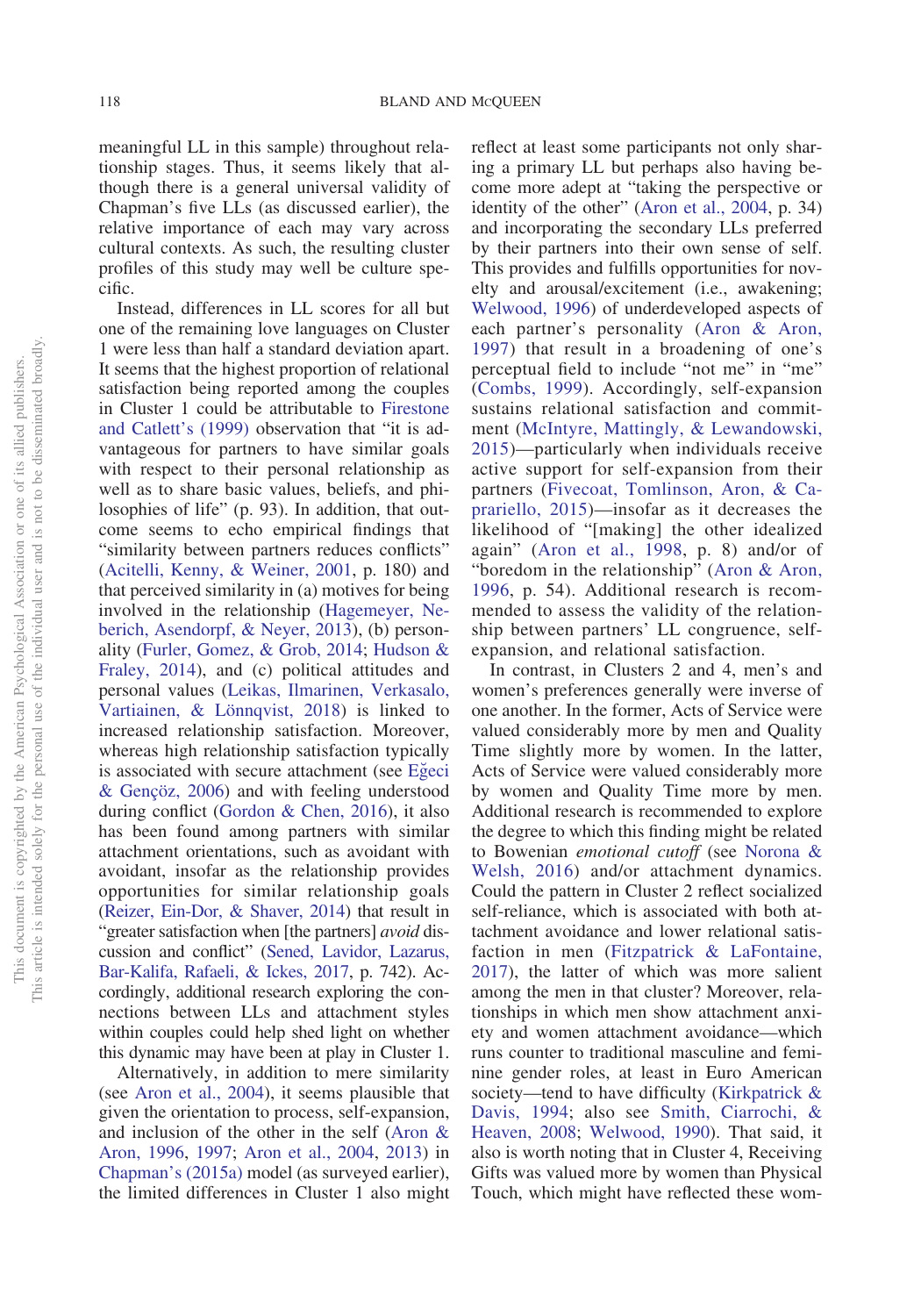en's preference for material objects over human contact based on avoidant attachment dynamics (see [Siegel, 2012\)](#page-22-18). Additional research could explore whether (a) the association between relative incongruence and distress in Cluster 4 may be related to *self-contraction* ("the loss or diminishment of positive self-concept content" which can diminish relational quality; [McIntyre](#page-22-16) [et al., 2015,](#page-22-16) p. 860) insofar as partners' respective LLs are not validated by the relationship and (b) avoidance motivation in one of the partners in Clusters 2 and/or 4 may interfere with the other partner's opportunities for selfexpansion (see [Mattingly, McIntyre, & Le](#page-21-14)[wandowski, 2012\)](#page-21-14).

Furthermore, Cluster 3 is noteworthy in that it is the only cluster in which (a) Physical Touch (rather than Acts of Service) had the greatest mean difference (equaling 2 *SD*), being preferred more by men, (b) Words of Affirmation had a substantial mean difference and effect size, being preferred more by women, and (c) more women reported relational distress than men. It seems plausible that this distress could reflect differences in how physical and emotional intimacy are approached respectively by men and women in these couples. Whereas "sex seems to be an important channel through which men express loving feelings," for women, love is "*inversely* associated with sexual initiation" [\(Schoenfeld et al., 2012,](#page-22-13) p. 1405; also see [Yoo,](#page-23-7) [Bartle-Haring, Day, & Gangamma, 2014\)](#page-23-7). Moreover, men with higher degrees of alexithymia are more likely to fear their partners' intimate emotions and, having limited emotional vocabulary, are less likely to communicate effectively with their partners [\(Karakis & Levant,](#page-21-15) [2012\)](#page-21-15). Furthermore, shyness has been found to be negatively associated with both selfdisclosure and empathy and therefore with relationship satisfaction [\(Luster, Nelson, &](#page-21-16) [Busby, 2013\)](#page-21-16).

#### **Clinical Implications**

Beginning during the 1990s, around the time that [Chapman's \(2015a\)](#page-19-0) *The Five Love Languages* was initially published, the focus of psychological theorizing on intimate relationships shifted from conflict reduction toward the significance of the relationship as a transformative platform [\(Fincham, Stanley, & Beach,](#page-20-23) [2007\)](#page-20-23) for each partner to contribute to the other's personal growth rather than survive together in rigidly defined roles [\(Welwood,](#page-23-1) [1996\)](#page-23-1). Quality relationships came to be defined less by absence of conflict but rather by couples' commitment to a collaborative partnership [\(Fincham et al., 2007\)](#page-20-23) centered around values including friendship, loyalty, generosity, and justice [\(Fowers, 2000\)](#page-20-12) and "commitment to a process" [\(Welwood, 1990,](#page-23-0) p. 184). To illustrate, partners who reported higher levels of relational quality tended to acknowledge that the attributes they valued most in their partners emerged *from the relationship*, rather than those that initially attracted them to each other [\(Thompson-Hayes & Webb, 2008\)](#page-23-8).

Accordingly, couples therapists [\(Fowers,](#page-20-12) [2000;](#page-20-12) [Gottman, Coan, Carrere, & Swanson,](#page-21-17) [1998;](#page-21-17) [Johnson & Bradbury, 2015;](#page-21-18) [Welwood,](#page-23-0) [1990\)](#page-23-0) have cautioned that despite its "appealing . . . logic and simplicity," unilaterally providing prescriptive, behaviorally based technical indoctrination in couples' problem-solving and/or conflict resolution skills results in "inconsistent effects on communication and unexpectedly small effects on relationship outcomes" [\(John](#page-21-18)[son & Bradbury, 2015,](#page-21-18) pp. 19, 13). In the meantime, "some partners might feel invalidated if their therapist does not spend enough time addressing what really matters to them in terms of their intimacy issues" [\(Yoo et al., 2014,](#page-23-7) p. 289). Instead, they recommend "helping partners accept [each other] as they are" [\(Gottman et al.,](#page-21-17) [1998,](#page-21-17) p. 20) via individualized interventions that "articulate how diverse contexts... constrain couples' opportunities for closeness and stability" [\(Johnson & Bradbury, 2015,](#page-21-18) p. 13). Likewise, rather than mere satisfaction being the goal of therapy, [Gordon and Baucom \(2009\)](#page-21-6) advocated for promoting "relationship flourishing," which subsumes satisfaction but also includes intimacy and fulfillment as well as "realistically [coping] with negative processes" in relationships (p. 422). Furthermore, [Yoo et al.](#page-23-7) [\(2014\)](#page-23-7) recommended "creating a nonthreatening atmosphere in which partners feel safe" to "make their intimacy-related issues visible" and thereby enhance their "understanding of their mutuality and interdependence" (p. 289).

Applied to couples' therapy (as well as to relational issues within individual therapy), [Chapman's \(2015a\)](#page-19-0) LL model is conducive to interventions unique to each couple based on their particular combination of LLs to assist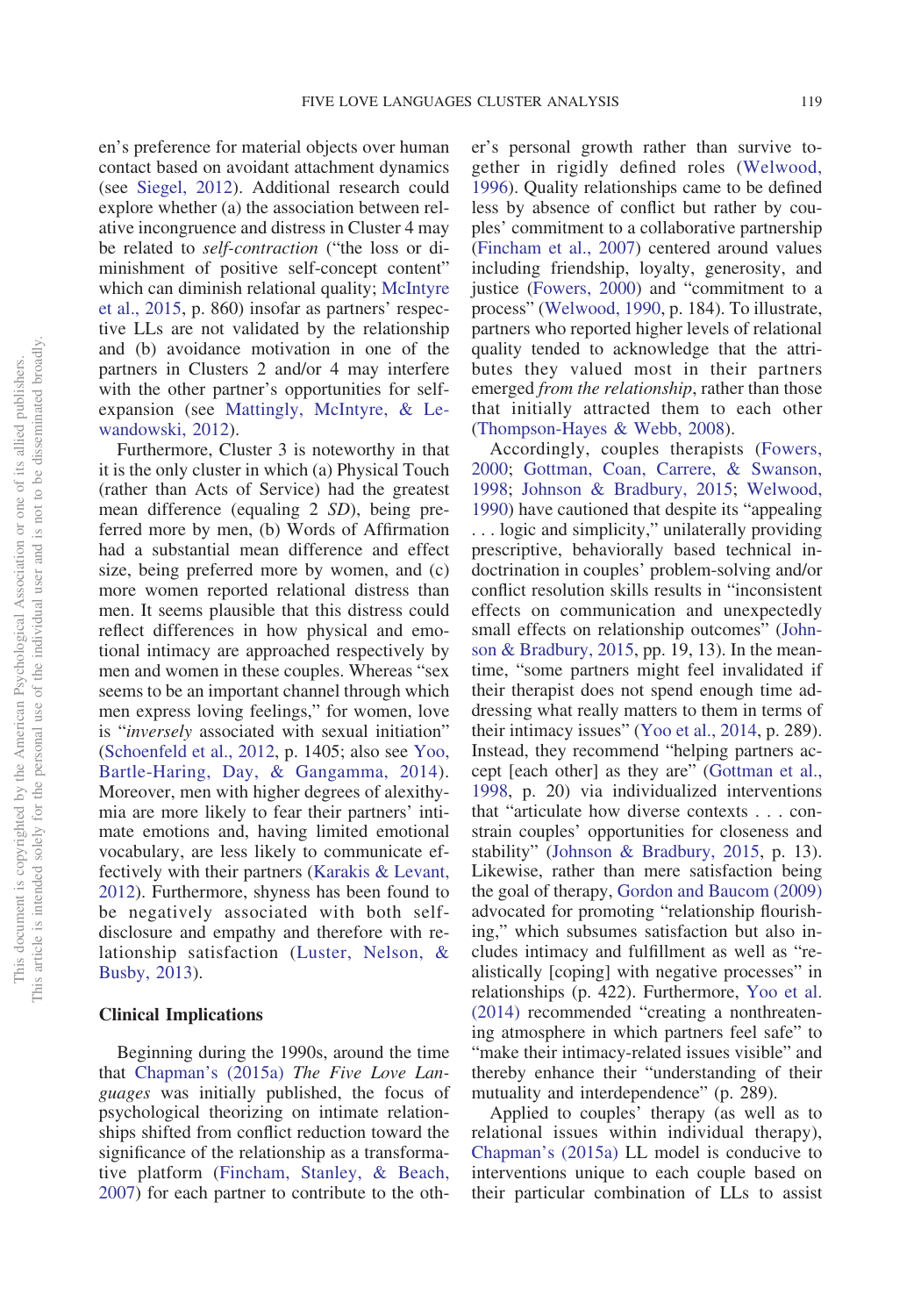partners with meeting the goals outlined in the previous paragraph. Chapman's intuitive, layfriendly conceptual motif is easily explained by therapists in a brief period of time and applied to the concrete specifics of clients' narratives. His LLPP [\(Chapman, 2015b\)](#page-19-12) is an efficient assessment tool that clients may complete either on their own or with their partner and thereafter discuss similarities and differences in their scores. Thereafter, the LL model can be readily employed and/or referred back to throughout the therapeutic process to help clients identify strengths and areas for growth in their relationship as they negotiate both (a) day-to-day situations on a session-by-session basis and (b) the more process-oriented aspects of their work (e.g., accepting and appreciating each other as they are, identifying moments of homeostatic regression to the familiar as they tackle normative developmental tasks, etc.).

Additional research (qualitative, quantitative, and/or mixed methods) is recommended to demonstrate the effectiveness of transformative processes associated with the employment of the LL model in therapeutic practice. Given the theoretical connections discussed earlier, particular emphasis should be given to applying the LL model in conjunction with humanistic– existential (see [Meneses & Scuka, 2016\)](#page-22-19) and Bowenian (see [Firestone et al., 2013\)](#page-20-9) approaches to couples' therapy.

Furthermore, in light of [Aron et al.'s \(1998\)](#page-19-9) observation that "attachment styles may represent different preferences for expansion in . . . relationships" (p. 10), future research could explore how combinations of LLs may reveal nuances of attachment dynamics (see [Tang, 2015\)](#page-23-9), as well as demand-withdraw patterns (see [Li &](#page-21-19) [Johnson, 2018;](#page-21-19) [Papp et al., 2009\)](#page-22-0), as they relate to self-expansion within relationships. This could provide descriptive guidelines for clinicians to collaboratively assist partners with a *second-order change* (see [Smith-Acuña, 2011\)](#page-23-2) process of overcoming problematic means of expressing their respective needs and expectations for the relationship; of better attending to, understanding, appreciating, and reciprocating the other's needs/expectations; and, thus, of creating a renewed dyadic narrative that transcends each of the partners' self-narratives and that complements and integrates the other's worldview into their own [\(Aron & Aron, 1997;](#page-19-7) [Wel](#page-23-0)[wood, 1990\)](#page-23-0).

#### **Limitations**

First, despite efforts to incorporate as varied a sample as possible by recruiting from the broader community and not just from a college convenience sample, given the aforementioned practical constraints of obtaining an adequate sample for couples' research [\(Olson & Miller,](#page-22-7) [2014\)](#page-22-7), more than 75% of the sample were under the age of 30 years, and only 30% were married. Accordingly, due to the limited representation of older participants, there was insufficient variability in age and duration of relationship, which precluded an adequate assessment of generational issues and of differences between dating and married couples (given that the latter is the principal focus of Chapman's initial book on the LLs). Such variables are recommended as a focus of future study.

Second, most participants in this study were White, and their LL preferences may have reflected the values of their local communities. Given the high degree of diversity between communities in contemporary America [\(Chinni](#page-20-24) [& Gimpel, 2010\)](#page-20-24), additional research is needed within—and outside—the United States to reflect how "the *dialects* in which [the LLs] are spoken... differ from culture to culture" [\(Chapman, 2015a,](#page-19-0) p. 179).

Third, no study to date, including this one, has explored LLs using samples consisting of other-than-heterosexual and cisgender couples. Given [Chapman's \(2015a\)](#page-19-0) emphasis on the LLs as "gender neutral," such exploration is warranted (p. 177).

Fourth, unlike some of the extant LL studies [\(Bunt & Hazelwood, 2017;](#page-19-1) [Polk & Egbert,](#page-22-5) [2013\)](#page-22-5), this study focused only on participants' reports regarding how they prefer to *receive* affection without exploring how they tend to *express* affection. To overcome the methodological limitations of the extant studies, further multivariate research could be conducted with the instruments used in this study to further assess the relationship between how LLs are valued by one partner and expressed by the other.

Fifth, as aforementioned, [Crane et al. \(2000\)](#page-20-14) recommended using a single cutoff score to distinguish between distressed and nondistressed participants in relationship research to more accurately identify the research population and avoid overgeneralization of the results.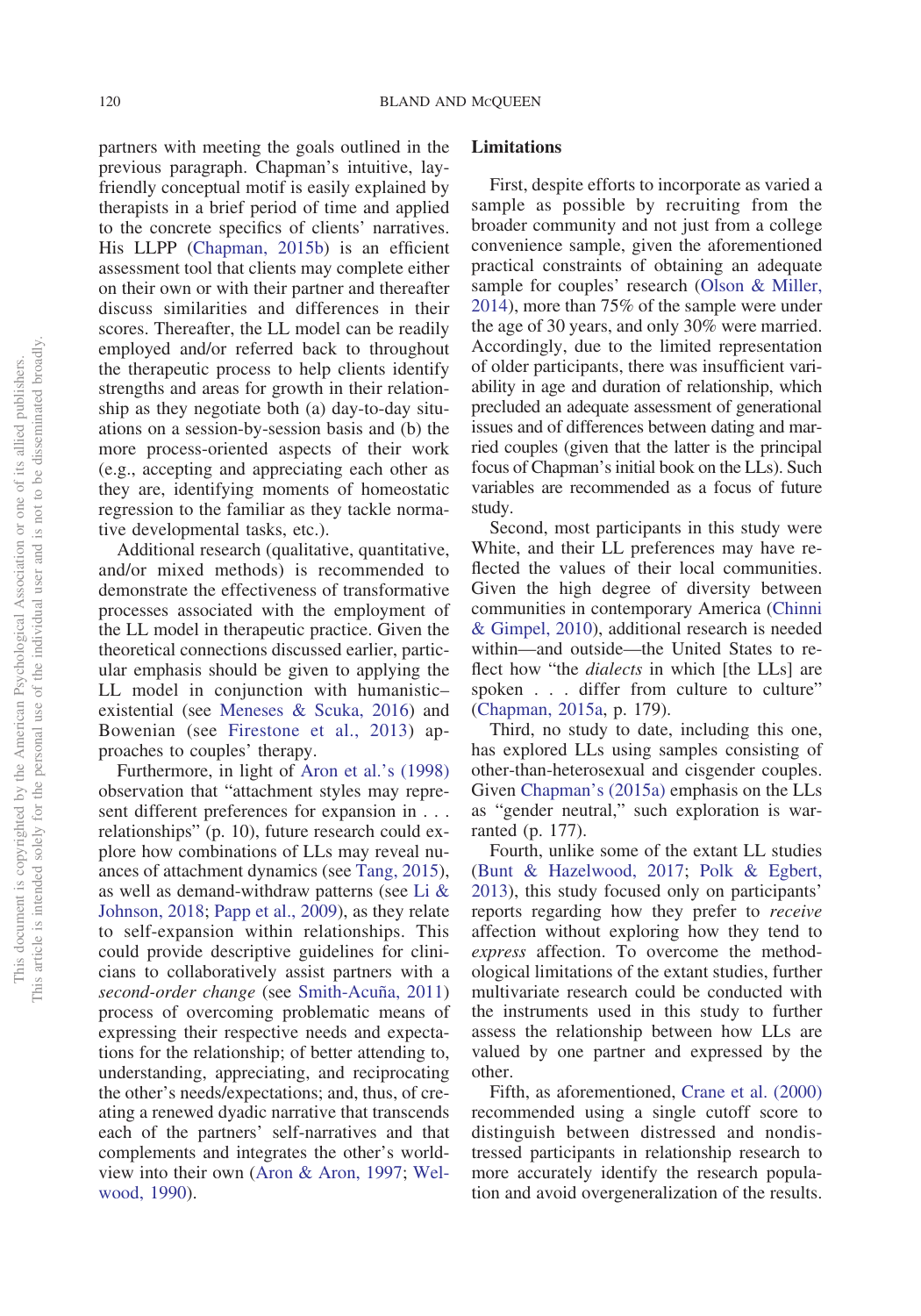Similarly, [Walsh \(2012\)](#page-23-10) cautioned against making "a theoretical leap from *description* of a sample . . . to the *prescription* of those patterns" (p. 6, emphasis added). Accordingly, in addition to considerations of cultural context discussed earlier, it is worth noting that 70% of the sample in this study consisted of nondistressed couples, whereas in only 10% of cases did both partners report relational distress. Although this study makes a contribution to the academic literature on LLs, given the utility of the LL model in relational counseling [\(Bunt & Hazelwood,](#page-19-1) [2017;](#page-19-1) [Eckstein & Morrison, 1999\)](#page-20-1), the results may not be as applicable to distressed couples. Thus, additional research specifically involving a clinical population is suggested.

Finally, although [Chapman \(2015a\)](#page-19-0) alluded to the role of formative experiences in influencing one's primary LL (LLs are "probably set in childhood" and "follow [individuals] into adulthood and into marriage," pp. 51, 21) and to the tendency for LLs to "remain consistent" throughout the life span, he also suggested that "there are certain situations in life that make the other LLs extremely attractive" (p. 174). Additional research should explore the extent to which LLs are longitudinally reliable versus situationally malleable, as well as learned via formative experiences versus intrapersonally temperamental.

#### **Conclusion**

In the current era, academicians are perceived by some as having "abandoned their duty to engage with the public [and having] retreated into jargon and irrelevance" [\(Nichols, 2017,](#page-22-20) p. 5). This study was an effort to provide further empirical exploration of [Chapman's \(2015a\)](#page-19-0) LL model, which has been given only limited attention in the academic psychology literature despite its attractiveness to laypeople and its clinical utility. The intent behind this study was not so much to establish the validity of Chapman's model (which was accomplished by [Eg](#page-20-0)[bert & Polk, 2006;](#page-20-0) [Goff et al., 2007;](#page-20-13) and [Polk &](#page-22-5) [Egbert, 2013\)](#page-22-5). Instead, given that its processoriented aspects are already well-established via comparable theory and research (as summarized and/or cited throughout this article), this study provided exploratory data pertaining not only to men's and women's primary LLs but also to the *differences within the couple*, quantified via Cohen's *d* effect sizes, across the *combination* of all five LLs as they appeared in couples. It was found that the profiles in the four-cluster solution matched well and varied in a statistically significant manner, each of which had unique characteristics that reflected extant theory and/or research. Although no significant differences were found in the number of distress profiles across the four clusters (likely due to insufficient variability based on a majority nondistressed sample), results did suggest possibilities worthy of discussion and that provide a foundation for further research.

For example, a general trend was noted in which couples were more likely to report satisfaction with their relationship the more their combination of LL preferences was congruent. This reflects existing literature that relationship satisfaction can become enhanced by similarity between partners [\(Acitelli et al., 2001;](#page-19-18) [Furler et](#page-20-17) [al., 2014;](#page-20-17) [Hagemeyer et al., 2013;](#page-21-10) [Hudson &](#page-21-11) [Fraley, 2014;](#page-21-11) [Leikas et al., 2018;](#page-21-12) [Reizer et al.,](#page-22-14) [2014\)](#page-22-14) and/or by a relationship's ability to offer opportunities for self-expansion [\(Aron et al.,](#page-19-9) [1998;](#page-19-9) [Fivecoat et al., 2015;](#page-20-21) [McIntyre et al.,](#page-22-16) [2015\)](#page-22-16).

Thus, this research introduces the possibility that LLs may be a predictor of relational satisfaction, adding it to an emerging list that includes (a) appreciation of one's partner's strengths [\(Kashdan et al., 2018\)](#page-21-20), (b) attachment security [\(Diamond, Brimhall, & Elliott, 2018;](#page-20-25) Egeci & [Gençöz, 2006\)](#page-20-18), (c) communication (Egeci & [Gençöz, 2006;](#page-20-18) [Gordon & Chen, 2016;](#page-20-19) [Mark](#page-21-21) [& Jozkowski, 2013;](#page-21-21) [Yoo et al., 2014\)](#page-23-7), (d) social support [\(Elegbede & Ogunleye, 2018\)](#page-20-26), (e) emotional intelligence [\(Sened et al., 2017;](#page-22-15) [Smith et](#page-23-6) [al., 2008\)](#page-23-6), (f) Adlerian birth order [\(Crain,](#page-20-27) [2017\)](#page-20-27), (g) Bowenian *differentiation of self* [\(No](#page-22-17)[rona & Welsh, 2016\)](#page-22-17), (h) Big Five personality traits [\(Furler et al., 2014;](#page-20-17) [Hudson & Fraley,](#page-21-11) [2014;](#page-21-11) [Weidmann, Ledermann, & Grob, 2017\)](#page-23-11), (i) political attitudes and personal values [\(Lei](#page-21-12)[kas et al., 2018\)](#page-21-12), (j) work–life balance [\(Yucel,](#page-23-12) [2018\)](#page-23-12), (k) sexual satisfaction [\(Fallis, Rehman,](#page-20-28) [Woody, & Purdon, 2016;](#page-20-28) [Mark & Jozkowski,](#page-21-21) [2013;](#page-21-21) [Yoo et al., 2014\)](#page-23-7), (l) perception of mate value [\(Hromatko, Bajoghli, Rebernjak,](#page-21-22) [Joshaghani, & Tadinac, 2015\)](#page-21-22), and (m) consistency between ideal standards and perceived attributes in one's partner [\(Buyukcan-Tetik,](#page-19-19) [Campbell, Finkenauer, Karremans, & Kappen,](#page-19-19) [2017\)](#page-19-19). Conversely, detractors to relationship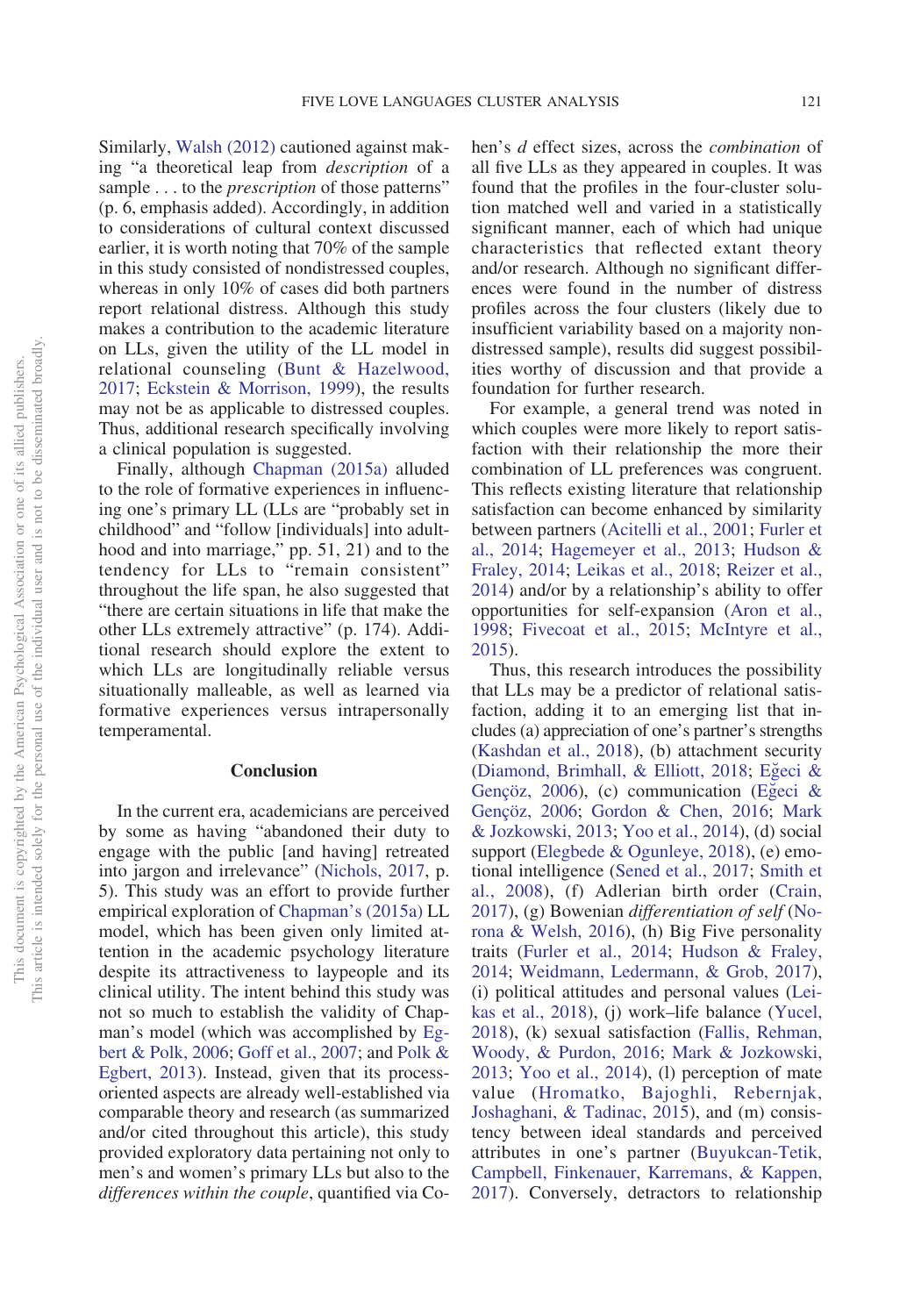satisfaction include (a) viewing one's partner's personality strengths as having significant costs [\(Kashdan et al., 2018\)](#page-21-20), (b) incongruence of motives for being involved in the relationship [\(Hagemeyer et al., 2013\)](#page-21-10), (c) hypermasculinity [\(Karakis & Levant, 2012;](#page-21-15) [Lentz, 2017\)](#page-21-23), and (d) inconsistent interpersonal behavior [\(Sadikaj et](#page-22-21) [al., 2015\)](#page-22-21), dominant behavior [\(Sadikaj, Mos](#page-22-22)[kowitz, & Zuroff, 2017\)](#page-22-22), shyness [\(Luster et al.,](#page-21-16) [2013\)](#page-21-16), and depression [\(Li & Johnson, 2018\)](#page-21-19) in one's partner.

Furthermore, this study makes a number of methodological contributions to an emerging body of literature on the LLs, and the results provide a more solid foundation for further research (suggestions provided throughout the article), particularly on how the LL model contributes to understanding the relationship between intimate relationships and selfdevelopment and self-expansion. Finally, it contributes to a "still limited" research base on partner acceptance [\(Buyukcan-Tetik et al.,](#page-19-19) [2017\)](#page-19-19).

### **References**

- <span id="page-19-18"></span>Acitelli, L. K., Kenny, D. A., & Weiner, D. (2001). The importance of similarity and understanding of partners' marital ideals to relationship satisfaction. *Personal Relationships, 8,* 167–185. [http://dx.doi](http://dx.doi.org/10.1111/j.1475-6811.2001.tb00034.x) [.org/10.1111/j.1475-6811.2001.tb00034.x](http://dx.doi.org/10.1111/j.1475-6811.2001.tb00034.x)
- <span id="page-19-13"></span>Akagi, C. G., Schumm, W. R., & Bergen, M. B. (2003). Dimensionality of the Kansas Family Strengths Scale and the Kansas Marital Satisfaction Scale as revised to capture changes in marital satisfaction. *Psychological Reports, 93,* 1267–1274. [http://dx.doi.org/10](http://dx.doi.org/10.2466/pr0.2003.93.3f.1267) [.2466/pr0.2003.93.3f.1267](http://dx.doi.org/10.2466/pr0.2003.93.3f.1267)
- <span id="page-19-14"></span>Aldenderfer, M. S., & Blashfield, R. K. (1984). *Cluster analysis*. Newbury Park, CA: SAGE. [http://dx](http://dx.doi.org/10.4135/9781412983648) [.doi.org/10.4135/9781412983648](http://dx.doi.org/10.4135/9781412983648)
- <span id="page-19-6"></span>Allport, G. W. (1955). *Becoming: Basic considerations for a psychology of personality*. New Haven, CT: Yale University Press.
- <span id="page-19-16"></span>Anderberg, M. R. (1973). *Cluster analysis for applications*. New York, NY: Academic Press.
- <span id="page-19-7"></span>Aron, A., & Aron, E. N. (1997). Self-expansion motivation and including other in the self. In S. Duck (Ed.), *Handbook of personal relationships: Theory, research, and interventions* (pp. 251–270). New York, NY: Wiley.
- <span id="page-19-8"></span>Aron, A., Lewandowski, G. W., Jr., Mashek, D., & Aron, E. N. (2013). The self-expansion model of motivation and cognition in close relationships. In J. A. Simpson & L. Campbell (Eds.), *The Oxford handbook of close relationships* (pp. 90–115).

New York, NY: Oxford University Press. [http://dx](http://dx.doi.org/10.1093/oxfordhb/9780195398694.013.0005) [.doi.org/10.1093/oxfordhb/9780195398694.013](http://dx.doi.org/10.1093/oxfordhb/9780195398694.013.0005) [.0005](http://dx.doi.org/10.1093/oxfordhb/9780195398694.013.0005)

- <span id="page-19-10"></span>Aron, A. P., Mashek, D. J., & Aron, E. N. (2004). Closeness as including other in the self. In D. J. Mashek & A. P. Aron (Eds.), *Handbook of closeness and intimacy* (pp. 27–41). Mahwah, NJ: Erlbaum.
- <span id="page-19-9"></span>Aron, A., Norman, C. C., & Aron, E. N. (1998). The self-expansion model and motivation. *Representative Research in Social Psychology, 22,* 1–13. Retrived from [http://psycnet.apa.org/record/2000-](http://psycnet.apa.org/record/2000-15544-001) [15544-001](http://psycnet.apa.org/record/2000-15544-001)
- <span id="page-19-11"></span>Aron, E. N., & Aron, A. (1996). Love and expansion of the self: The state of the model. *Personal Relationships, 3,* 45–58. [http://dx.doi.org/10.1111/j](http://dx.doi.org/10.1111/j.1475-6811.1996.tb00103.x) [.1475-6811.1996.tb00103.x](http://dx.doi.org/10.1111/j.1475-6811.1996.tb00103.x)
- <span id="page-19-17"></span>Beichen, L., & Murshed, F. (2015). Culture, expressions of romantic love, and gift-giving. *Journal of International Business Research, 14,* 68–84.
- <span id="page-19-5"></span>Bowen, M. (1978). *Family therapy in clinical practice*. New York, NY: Aronson.
- <span id="page-19-4"></span>Bradford, G. K. (2015). Romantic love as a path: Tensions between erotic desire and security needs. In K. J. Schneider, J. F. Pierson, & J. F. T. Bugental (Eds.), *Handbook of humanistic psychology* (2nd ed., pp. 667–680). Thousand Oaks, CA: SAGE. <http://dx.doi.org/10.4135/9781483387864.n52>
- <span id="page-19-1"></span>Bunt, S., & Hazelwood, Z. J. (2017). Walking the walk, talking the talk: Love languages, self-regulation, and relationship satisfaction. *Personal Relationships, 24,* 280–290. <http://dx.doi.org/10.1111/pere.12182>
- <span id="page-19-19"></span>Buyukcan-Tetik, A., Campbell, L., Finkenauer, C., Karremans, J. C., & Kappen, G. (2017). Ideal standards, acceptance, and relationship satisfaction: Latitudes of differential effects. *Frontiers in Psychology, 8,* 1691. [http://dx.doi.org/10.3389/](http://dx.doi.org/10.3389/fpsyg.2017.01691) [fpsyg.2017.01691](http://dx.doi.org/10.3389/fpsyg.2017.01691)
- <span id="page-19-3"></span>Byrne, E. (1996). *Games people play: The basic handbook of transactional analysis*. New York, NY: Ballantine Books. (Original work published 1964)
- <span id="page-19-15"></span>Campbell, R., & Johnson, C. R. (1997). Police officers' perceptions of rape: Is there consistency between state law and individual beliefs? *Journal of Interpersonal Violence, 12,* 255–274. [http://dx.doi](http://dx.doi.org/10.1177/088626097012002007) [.org/10.1177/088626097012002007](http://dx.doi.org/10.1177/088626097012002007)
- <span id="page-19-0"></span>Chapman, G. (2015a). *The five love languages: The secret to love that lasts*. Chicago, IL: Northfield. (Original work published 1992)
- <span id="page-19-12"></span>Chapman, G. (2015b). *Love Languages Personal Profile for Couples*. Retrieved from [https://s3.amazonaws](https://s3.amazonaws.com/moody-profiles/uploads/profile/attachment/5/5LLPersonalProfile_COUPLES__1_.pdf) [.com/moody-profiles/uploads/profile/attachment/5/](https://s3.amazonaws.com/moody-profiles/uploads/profile/attachment/5/5LLPersonalProfile_COUPLES__1_.pdf) [5LLPersonalProfile\\_COUPLES\\_\\_1\\_.pdf](https://s3.amazonaws.com/moody-profiles/uploads/profile/attachment/5/5LLPersonalProfile_COUPLES__1_.pdf)
- <span id="page-19-2"></span>Chapman, G. (2016). *The five love languages of teenagers: The secret to loving teens effectively*. Chicago, IL: Northfield. (Original work published 2000)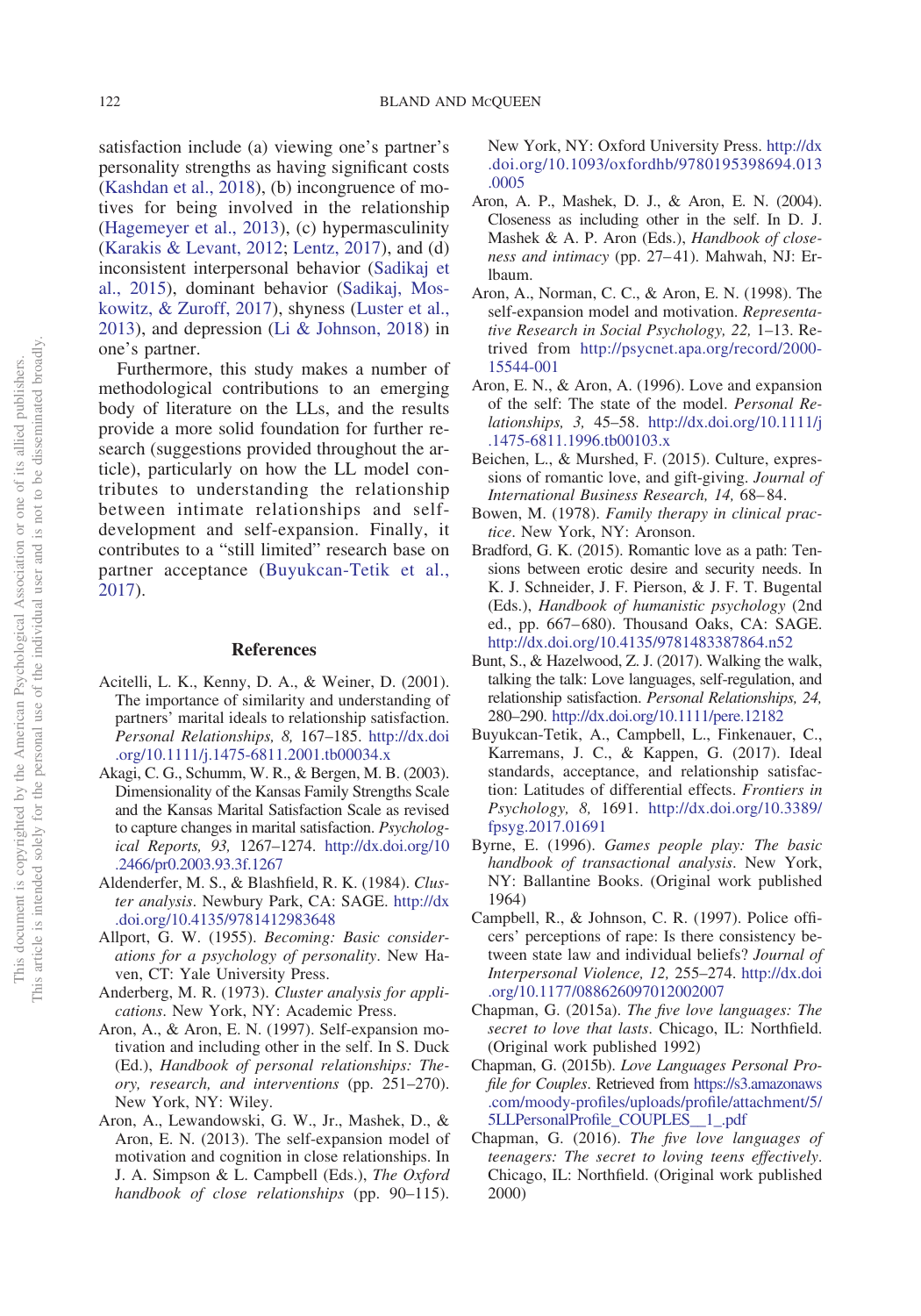- <span id="page-20-3"></span>Chapman, G. (2017). *The five love languages, singles edition: The secret that will revolutionize your relationships*. Chicago, IL: Northfield. (Original work published 2004)
- <span id="page-20-4"></span>Chapman, G., & Campbell, R. (2016). *The five love languages of children: The secret to loving children effectively*. Chicago, IL: Northfield. (Original work published 1997)
- <span id="page-20-5"></span>Chapman, G., & Green, J. (2017). *The five love languages, military edition: The secret to love that lasts*. Chicago, IL: Northfield. (Original work published 2013)
- <span id="page-20-2"></span>Chapman, G., & Southern, R. (2015). *The five love languages for men: Tools for making a relationship great*. Chicago, IL: Northfield.
- <span id="page-20-24"></span>Chinni, D., & Gimpel, J. (2010). *Our patchwork nation: The surprising truth about the 'real' America*. New York, NY: Gotham.
- <span id="page-20-16"></span>Cohen, J. (1988). *Statistical power analysis for the behavioral sciences* (2nd ed.). Mahwah, NJ: Erlbaum.
- <span id="page-20-6"></span>Collins, N. L., & Miller, L. C. (1994). Self-disclosure and liking: A meta-analytic review. *Psychological Bulletin, 116,* 457–475. [http://dx.doi.org/10.1037/](http://dx.doi.org/10.1037/0033-2909.116.3.457) [0033-2909.116.3.457](http://dx.doi.org/10.1037/0033-2909.116.3.457)
- <span id="page-20-20"></span>Combs, A. W. (1999). *Being and becoming: A field approach to psychology*. New York, NY: Springer.
- <span id="page-20-27"></span>Crain, E. (2017). *The relationship between Adlerian birth order and marital satisfaction* (Unpublished doctoral dissertation). Chicago School of Professional Psychology, Chicago, IL.
- <span id="page-20-14"></span>Crane, D. R., Middleton, K. C., & Bean, R. A. (2000). Establishing criterion scores for the Kansas Marital Satisfaction Scale and the Revised Dyadic Adjustment Scale. *American Journal of Family Therapy, 28,* 53–60. [http://dx.doi.org/10.1080/](http://dx.doi.org/10.1080/019261800261815) [019261800261815](http://dx.doi.org/10.1080/019261800261815)
- <span id="page-20-11"></span>Dawson, K. (2004, December). Romantic relationships: A model for compatibility. *AHP (Association for Humanistic Psychology) Perspective,* 14–17.
- <span id="page-20-25"></span>Diamond, R. M., Brimhall, A. S., & Elliott, M. (2018). Attachment and relationship satisfaction among first married, remarried, and post-divorce relationships. *Journal of Family Therapy, 40,* S111–S127. [http://dx.doi.org/10.1111/1467-6427](http://dx.doi.org/10.1111/1467-6427.12161) [.12161](http://dx.doi.org/10.1111/1467-6427.12161)
- <span id="page-20-1"></span>Eckstein, D., & Morrison, J. (1999). Exploring different expressions of love. *The Family Journal, 7,* 75–76. <http://dx.doi.org/10.1177/1066480799071014>
- <span id="page-20-0"></span>Egbert, N., & Polk, D. (2006). Speaking the language of relational maintenance: A validity test of Chapman's Five Love Languages. *Communication Research Reports, 23,* 19–26. [http://dx.doi.org/10.1080/174640](http://dx.doi.org/10.1080/17464090500535822) [90500535822](http://dx.doi.org/10.1080/17464090500535822)
- <span id="page-20-18"></span>Eğeci, I. S., & Gençöz, T. (2006). Factors associated with relationship satisfaction: Importance of communication skills. *Contemporary Family Therapy, 28,*

383–391. [http://dx.doi.org/10.1007/s10591-006-](http://dx.doi.org/10.1007/s10591-006-9010-2) [9010-2](http://dx.doi.org/10.1007/s10591-006-9010-2)

- <span id="page-20-26"></span>Elegbede, P. T., & Ogunleye, A. J. (2018). Emotional control, self-efficacy, and social support as predictors of intimate relationship satisfaction among dating partners. *Ife PsychologIA, 26,* 154–169.
- <span id="page-20-15"></span>Everitt, B. S. (1979). Unresolved problems in cluster analysis. *Biometrics, 35,* 169–181. [http://dx.doi.org/](http://dx.doi.org/10.2307/2529943) [10.2307/2529943](http://dx.doi.org/10.2307/2529943)
- <span id="page-20-28"></span>Fallis, E. E., Rehman, U. S., Woody, E. Z., & Purdon, C. (2016). The longitudinal association of relationship satisfaction and sexual satisfaction in long-term relationships. *Journal of Family Psychology, 30,* 822–831. <http://dx.doi.org/10.1037/fam0000205>
- <span id="page-20-23"></span>Fincham, F. D., Stanley, S. M., & Beach, S. R. H. (2007). Transformative processes in marriage: An analysis of emerging trends. *Journal of Marriage and Family, 69,* 275–292. [http://dx.doi.org/10.1111/j](http://dx.doi.org/10.1111/j.1741-3737.2007.00362.x) [.1741-3737.2007.00362.x](http://dx.doi.org/10.1111/j.1741-3737.2007.00362.x)
- <span id="page-20-10"></span>Firestone, R. W., & Catlett, J. (1999). *Fear of intimacy*. Washington, DC: American Psychological Association.
- <span id="page-20-9"></span>Firestone, R. W., Firestone, L., & Catlett, J. (2013). *The self under siege: A therapeutic model for differentiation*. New York, NY: Routledge.
- <span id="page-20-22"></span>Fitzpatrick, J., & LaFontaine, M.-F. (2017). Attachment, trust, and satisfaction in relationships: Investigating actor, partner, and mediating effects. *Personal Relationships, 24,* 640–662. [http://dx.doi](http://dx.doi.org/10.1111/pere.12203) [.org/10.1111/pere.12203](http://dx.doi.org/10.1111/pere.12203)
- <span id="page-20-21"></span>Fivecoat, H. C., Tomlinson, J. M., Aron, A., & Caprariello, P. A. (2015). Partner support for individual self-expansion opportunities: Effects on relationship satisfaction in long-term couples. *Journal of Social and Personal Relationships, 32,* 368– 385. <http://dx.doi.org/10.1177/0265407514533767>
- <span id="page-20-12"></span>Fowers, B. J. (2000). *Beyond the myth of marital happiness*. San Francisco, CA: Jossey-Bass.
- <span id="page-20-7"></span>Frankl, V. E. (1983). *The doctor and the soul: From psychotherapy to logotherapy* (3rd ed.). New York, NY: Vintage.
- <span id="page-20-8"></span>Fromm, E. (1956). *The art of loving*. New York, NY: Harper & Row.
- <span id="page-20-17"></span>Furler, K., Gomez, V., & Grob, A. (2014). Personality perceptions and relationship satisfaction in couples. *Journal of Research in Personality, 50,* 33– 41. <http://dx.doi.org/10.1016/j.jrp.2014.02.003>
- <span id="page-20-13"></span>Goff, B. G., Goddard, H. W., Pointer, L., & Jackson, G. B. (2007). Measures of expressions of love. *Psychological Reports, 101,* 357–360. [http://dx.doi](http://dx.doi.org/10.2466/pr0.101.2.357-360) [.org/10.2466/pr0.101.2.357-360](http://dx.doi.org/10.2466/pr0.101.2.357-360)
- <span id="page-20-19"></span>Gordon, A. M., & Chen, S. (2016). Do you get where I'm coming from?: Perceived understanding buffers against the negative impact of conflict on relationship satisfaction. *Journal of Personality and Social Psychology, 110,* 239–260. [http://dx](http://dx.doi.org/10.1037/pspi0000039) [.doi.org/10.1037/pspi0000039](http://dx.doi.org/10.1037/pspi0000039)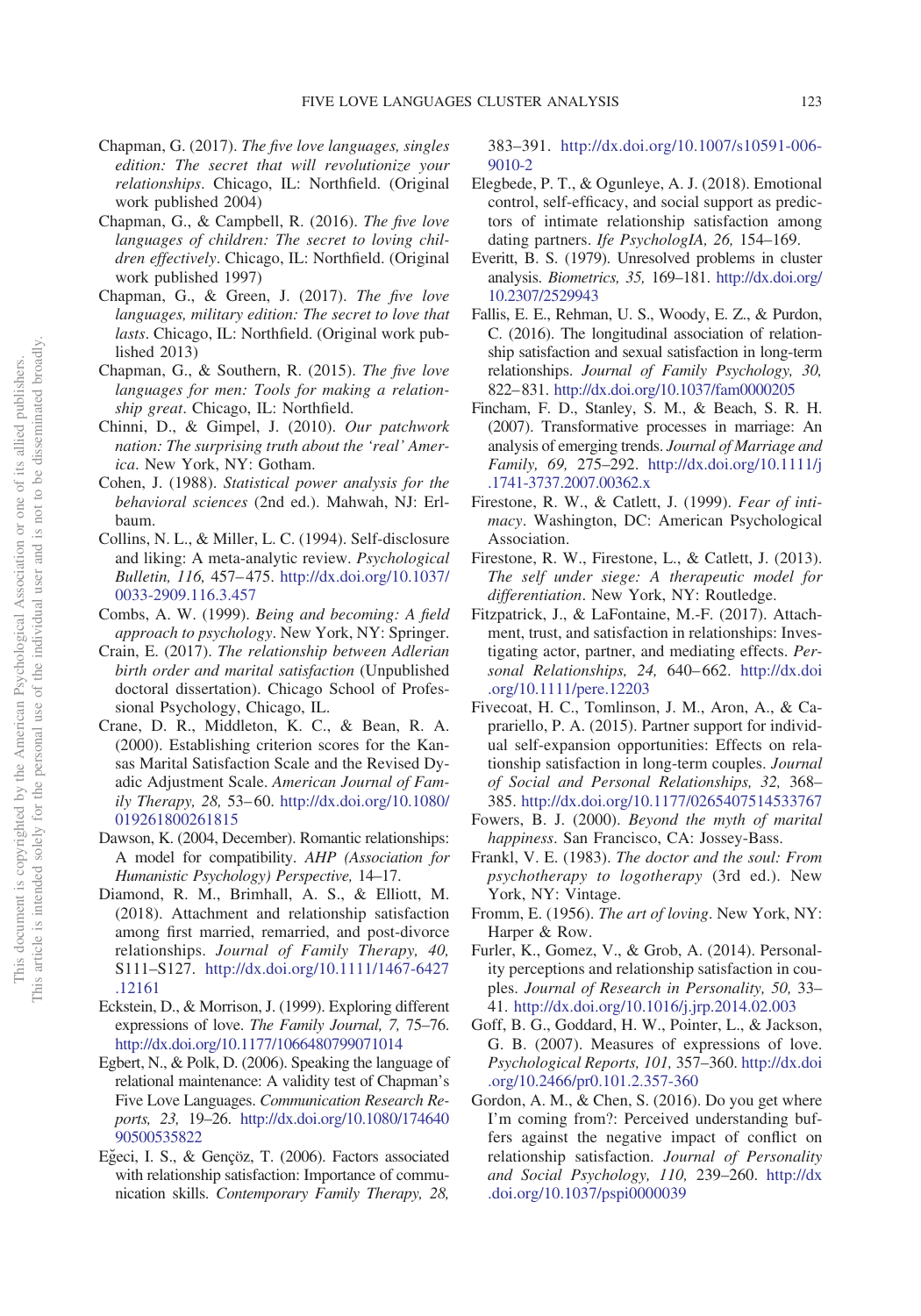- <span id="page-21-6"></span>Gordon, C. L., & Baucom, D. H. (2009). Examining the individual within marriage: Personal strengths and relationship satisfaction. *Personal Relationships, 16,* 421–435. [http://dx.doi.org/10.1111/j.1475-6811](http://dx.doi.org/10.1111/j.1475-6811.2009.01231.x) [.2009.01231.x](http://dx.doi.org/10.1111/j.1475-6811.2009.01231.x)
- <span id="page-21-17"></span>Gottman, J. M., Coan, J., Carrere, S., & Swanson, C. (1998). Predicting marital happiness and stability from newlywed interactions. *Journal of Marriage and the Family, 60,* 5–22. [http://dx.doi.org/10.2307/](http://dx.doi.org/10.2307/353438) [353438](http://dx.doi.org/10.2307/353438)
- <span id="page-21-10"></span>Hagemeyer, B., Neberich, W., Asendorpf, J. B., & Neyer, F. J. (2013). (In)Congruence of implicit and explicit communal motives predicts the quality and stability of couple relationships. *Journal of Personality, 81,* 390–402. [http://dx.doi.org/10.1111/jopy](http://dx.doi.org/10.1111/jopy.12016) [.12016](http://dx.doi.org/10.1111/jopy.12016)
- <span id="page-21-7"></span>Hair, J. F., Jr., & Black, W. C. (2000). Cluster analysis. In L. G. Grimm & P. Yarnold (Eds.), *Reading and understanding more multivariate statistics* (pp. 147–205). Washington, DC: American Psychological Association.
- <span id="page-21-8"></span>Hair, J. F., Jr., Black, W. C., Anderson, R. E., & Tatham, R. L. (2009). *Multivariate data analysis* (7th ed.). Upper Saddle River, NJ: Pearson Prentice Hall.
- <span id="page-21-22"></span>Hromatko, I., Bajoghli, H., Rebernjak, B., Joshaghani, N., & Tadinac, M. (2015). Relationship satisfaction as a function of mate value. *Evolutionary Behavioral Sciences, 9,* 242–256. [http://](http://dx.doi.org/10.1037/ebs0000055) [dx.doi.org/10.1037/ebs0000055](http://dx.doi.org/10.1037/ebs0000055)
- <span id="page-21-11"></span>Hudson, N. W., & Fraley, R. C. (2014). Partner similarity matters for the insecure: Attachment orientations moderate the association between similarity in partners' personality traits and relationship satisfaction. *Journal of Research in Personality, 53,* 112– 123. <http://dx.doi.org/10.1016/j.jrp.2014.09.004>
- <span id="page-21-18"></span>Johnson, M. D., & Bradbury, T. N. (2015). Contributions of social learning theory to the promotion of healthy relationships: Asset or liability? *Journal of Family Theory and Review, 7,* 13–27. [http://dx](http://dx.doi.org/10.1111/jftr.12057) [.doi.org/10.1111/jftr.12057](http://dx.doi.org/10.1111/jftr.12057)
- <span id="page-21-4"></span>Johnson, R. A. (1983). *We: Understanding the psychology of romantic love*. San Francisco, CA: Harper & Row.
- <span id="page-21-1"></span>Jourard, S., & Landsman, T. (1980). *Healthy personality: An approach from the view of humanistic psychology* (4th ed.). New York, NY: Macmillan.
- <span id="page-21-3"></span>Jung, C. G. (1954). Marriage as a psychological relationship (R. F. C. Hull, Trans.). In H. Read, M. Fordham, & G. Adler (Eds.), *The development of personality: The collected works of C. G. Jung* (Vol. 17, pp. 189–201). New York, NY: Bollingen. (Original work published 1925)
- <span id="page-21-15"></span>Karakis, E. N., & Levant, R. F. (2012). Is normative male alexithymia associated with relationship satisfaction, fear of intimacy and communication quality among men in relationships? *Journal of Men's Stud-*

*ies, 20,* 179–186. [http://dx.doi.org/10.3149/jms.2003](http://dx.doi.org/10.3149/jms.2003.179) [.179](http://dx.doi.org/10.3149/jms.2003.179)

- <span id="page-21-20"></span>Kashdan, T. B., Blalock, D. V., Young, K. C., Machell, K. A., Monfort, S. S., McKnight, P. E., & Ferssizidis, P. (2018). Personality strengths in romantic relationships: Measuring perceptions of benefits and costs and their impact on personal and relational wellbeing. *Psychological Assessment, 30,* 241–258. <http://dx.doi.org/10.1037/pas0000464>
- <span id="page-21-13"></span>Kirkpatrick, L. A., & Davis, K. E. (1994). Attachment style, gender, and relationship stability: A longitudinal analysis. *Journal of Personality and Social Psychology, 66,* 502–512. [http://dx.doi.org/](http://dx.doi.org/10.1037/0022-3514.66.3.502) [10.1037/0022-3514.66.3.502](http://dx.doi.org/10.1037/0022-3514.66.3.502)
- <span id="page-21-0"></span>Knox, D., & Schacht, C. (2016). *Choices in relationships: An introduction to marriage and the family* (12th ed.). Boston, MA: Cengage.
- <span id="page-21-12"></span>Leikas, S., Ilmarinen, V.-J., Verkasalo, M., Vartiainen, H.-L., & Lönnqvist, J.-E. (2018). Relationship satisfaction and similarity of personality traits, personal values, and attitudes. *Personality and Individual Differences, 123,* 191–198. [http://](http://dx.doi.org/10.1016/j.paid.2017.11.024) [dx.doi.org/10.1016/j.paid.2017.11.024](http://dx.doi.org/10.1016/j.paid.2017.11.024)
- <span id="page-21-23"></span>Lentz, S. A. (2017). *Not supposed to feel, not supposed to care: The impact of masculinity, intimacy, and normative male alexithymia on men's relationship satisfaction* (Unpublished doctoral dissertation). California School of Professional Psychology, San Francisco, CA.
- <span id="page-21-5"></span>Levitt, H. M., Clark, M. H., Shulman, J., Begg, N. A., Butler, M., Gillies, J.,... Waits, M. (2006). How I ended up in a happy relationship: Women's process of successful partnering. *Journal of Humanistic Psychology, 46,* 449–473. [http://dx.doi.org/10](http://dx.doi.org/10.1177/0022167806286744) [.1177/0022167806286744](http://dx.doi.org/10.1177/0022167806286744)
- <span id="page-21-19"></span>Li, P.-F., & Johnson, L. N. (2018). Couples' depression and relationship satisfaction: Examining the moderating effects of demand/withdraw communication patterns. *Journal of Family Therapy, 40,* S63–S85. [http://dx.doi.org/10.1111/1467-6427](http://dx.doi.org/10.1111/1467-6427.12124) [.12124](http://dx.doi.org/10.1111/1467-6427.12124)
- <span id="page-21-9"></span>Lorr, M. (1983). *Cluster analysis for social scientists*. San Francisco, CA: Jossey-Bass.
- <span id="page-21-16"></span>Luster, S. S., Nelson, L. J., & Busby, D. M. (2013). Shyness and communication: Impact on self and partner relationship satisfaction. *Journal of Couple and Relationship Therapy, 12,* 359–376. [http://dx](http://dx.doi.org/10.1080/15332691.2013.836322) [.doi.org/10.1080/15332691.2013.836322](http://dx.doi.org/10.1080/15332691.2013.836322)
- <span id="page-21-21"></span>Mark, K. P., & Jozkowski, K. N. (2013). The mediating role of sexual and nonsexual communication between relationship and sexual satisfaction in a sample of college-age heterosexual couples. *Journal of Sex & Marital Therapy, 39,* 410–427. [http://](http://dx.doi.org/10.1080/0092623X.2011.644652) [dx.doi.org/10.1080/0092623X.2011.644652](http://dx.doi.org/10.1080/0092623X.2011.644652)
- <span id="page-21-2"></span>Maslow, A. H. (1999). *Toward a psychology of being* (3rd ed.). New York, NY: Wiley.
- <span id="page-21-14"></span>Mattingly, B. A., McIntyre, K. P., & Lewandowski, G. W., Jr. (2012). Approach motivation and the ex-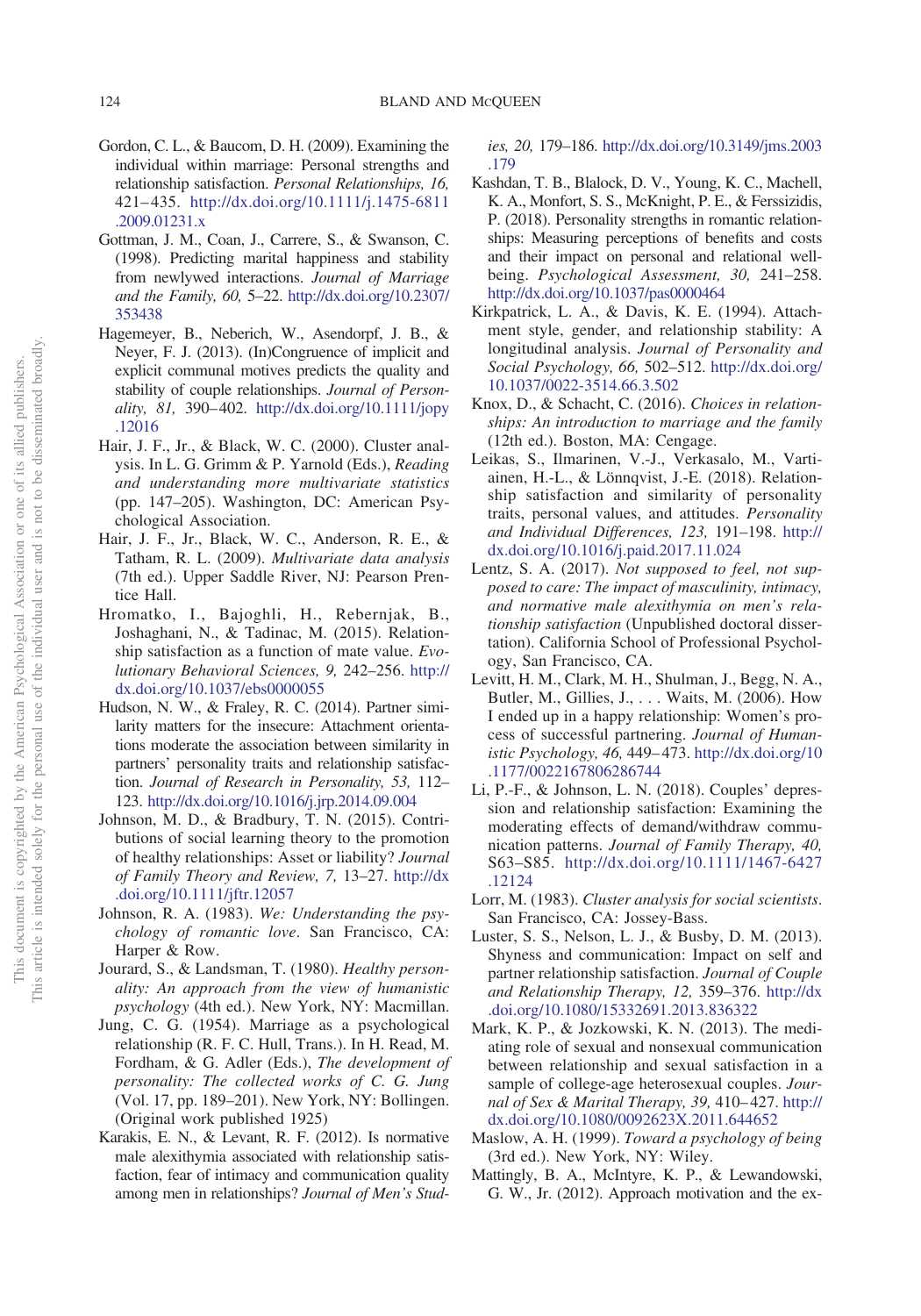pansion of self in close relationships. *Personal Relationships, 19,* 113–127. [http://dx.doi.org/10](http://dx.doi.org/10.1111/j.1475-6811.2010.01343.x) [.1111/j.1475-6811.2010.01343.x](http://dx.doi.org/10.1111/j.1475-6811.2010.01343.x)

- <span id="page-22-1"></span>McAdams, D. P. (2015). *The art and science of personality development*. New York, NY: Guilford Press.
- <span id="page-22-16"></span>McIntyre, K. P., Mattingly, B. A., & Lewandowski, G. W., Jr. (2015). When 'we' changes 'me': The two-dimensional model of relational self-change and relationship outcomes. *Journal of Social and Personal Relationships, 32,* 857–878. [http://dx.doi](http://dx.doi.org/10.1177/0265407514553334) [.org/10.1177/0265407514553334](http://dx.doi.org/10.1177/0265407514553334)
- <span id="page-22-19"></span>Meneses, C. W., & Scuka, R. F. (2016). Empirically supported humanistic approaches to working with couples and families. In D. J. Cain, K. Keenan, & S. Rubin (Eds.), *Humanistic psychotherapies: Handbook of research and practice* (2nd ed., pp. 353– 386). Washington, DC: American Psychological Association. <http://dx.doi.org/10.1037/14775-012>
- <span id="page-22-3"></span>Meyers, L. (2007, February). The eternal question: Does love last? *Monitor on Psychology, 38,* 44. Retrieved from [http://www.apa.org/monitor/feb07/](http://www.apa.org/monitor/feb07/eternal.aspx) [eternal.aspx](http://www.apa.org/monitor/feb07/eternal.aspx)
- <span id="page-22-12"></span>Milligan, G. W. (1981). A review of Monte Carlo tests of cluster analysis. *Multivariate Behavioral Research, 16,* 379–407. [http://dx.doi.org/10.1207/](http://dx.doi.org/10.1207/s15327906mbr1603_7) [s15327906mbr1603\\_7](http://dx.doi.org/10.1207/s15327906mbr1603_7)
- <span id="page-22-11"></span>Milligan, G. W., & Cooper, M. C. (1985). An examination of procedures for determining the number of clusters in a data set. *Psychometrika, 50,* 159– 179. <http://dx.doi.org/10.1007/BF02294245>
- <span id="page-22-20"></span>Nichols, T. (2017). *The death of expertise: The campaign against established knowledge and why it matters*. New York, NY: Oxford University Press.
- <span id="page-22-17"></span>Norona, J. C., & Welsh, D. P. (2016). Rejection sensitivity and relationship satisfaction in dating relationships: The mediating role of differentiation of self. *Couple and Family Psychology, 5,* 124– 135. <http://dx.doi.org/10.1037/cfp0000056>
- <span id="page-22-7"></span>Olson, M. M., & Miller, R. B. (2014). Recruitment and retention of couples and families in clinical research. In R. B. Miller & L. N. Johnson (Eds.), *Advanced methods in family therapy research: Focus on validity and change* (pp. 79–93). New York, NY: Routledge.
- <span id="page-22-0"></span>Papp, L. M., Kouros, C. D., & Cummings, E. M. (2009). Demand-withdraw patterns in marital conflict in the home. *Personal Relationships, 16,* 285– 300. [http://dx.doi.org/10.1111/j.1475-6811.2009](http://dx.doi.org/10.1111/j.1475-6811.2009.01223.x) [.01223.x](http://dx.doi.org/10.1111/j.1475-6811.2009.01223.x)
- <span id="page-22-6"></span>Pierce, G. R. (1994). The Quality of Relationships Inventory: Assessing the interpersonal context of social support. In B. R. Burleson, T. L. Albrecht, & I. G. Sarason (Eds.), *Communication of social support: Messages, interactions, relationships, and community* (pp. 247–264). Thousand Oaks, CA: Sage.
- <span id="page-22-4"></span>Poinier, A. C., Romito, K., & Husney, A. (2017). *Family life cycle: Coupling stage*. Retrieved from [https://www.peacehealth.org/medical-topics/id/](https://www.peacehealth.org/medical-topics/id/ty6171#ty6175) [ty6171#ty6175](https://www.peacehealth.org/medical-topics/id/ty6171#ty6175)
- <span id="page-22-5"></span>Polk, D. M., & Egbert, N. (2013). Speaking the language of love: On whether Chapman's (1992) claims stand up to empirical testing. *The Open Communication Journal, 7,* 1–11. [http://dx.doi](http://dx.doi.org/10.2174/1874916X20130423001) [.org/10.2174/1874916X20130423001](http://dx.doi.org/10.2174/1874916X20130423001)
- <span id="page-22-2"></span>Polkinghorne, D. E. (2015). The self and humanistic psychology. In K. J. Schneider, J. F. Pierson, & J. F. T. Bugental (Eds.), *The handbook of humanistic psychology: Theory, research, and practice* (2nd ed., pp. 87–104). Los Angeles, CA: SAGE.
- <span id="page-22-14"></span>Reizer, A., Ein-Dor, T., & Shaver, P. (2014). The avoidance cocoon: Examining the interplay between attachment and caregiving in predicting relationship satisfaction. *European Journal of Social Psychology, 44,* 774–786. <http://dx.doi.org/10.1002/ejsp.2057>
- <span id="page-22-9"></span>Rinn, A., Mendaglio, S., Rudasill, K. M., & Mc-Queen, K. S. (2010). Examining the relationship between the overexcitabilities and self-concepts of gifted adolescents via multivariate cluster analysis. *Gifted Child Quarterly, 54,* 3–17. [http://dx.doi.org/](http://dx.doi.org/10.1177/0016986209352682) [10.1177/0016986209352682](http://dx.doi.org/10.1177/0016986209352682)
- <span id="page-22-10"></span>Rinn, A. N., Reynolds, M. S., & McQueen, K. S. (2011). Perceived social support and the selfconcepts of gifted adolescents. *Journal for the Education of the Gifted, 34,* 367–396. [http://dx.doi](http://dx.doi.org/10.1177/016235321103400302) [.org/10.1177/016235321103400302](http://dx.doi.org/10.1177/016235321103400302)
- <span id="page-22-22"></span>Sadikaj, G., Moskowitz, D. S., & Zuroff, D. C. (2017). Negative affective reaction to partners' dominant behavior influences satisfaction with romantic relationship. *Journal of Social and Personal Relationships, 34,* 1324–1346. [http://dx.doi](http://dx.doi.org/10.1177/0265407516677060) [.org/10.1177/0265407516677060](http://dx.doi.org/10.1177/0265407516677060)
- <span id="page-22-21"></span>Sadikaj, G., Rappaport, L. M., Moskowitz, D. S., Zuroff, D. C., Koestner, R., & Powers, T. (2015). Consequences of interpersonal spin on couple-relevant goal progress and relationship satisfaction in romantic relationships. *Journal of Personality and Social Psychology, 109,* 722–737. [http://dx.doi.org/10](http://dx.doi.org/10.1037/pspp0000043) [.1037/pspp0000043](http://dx.doi.org/10.1037/pspp0000043)
- <span id="page-22-8"></span>SAS Institute. (2003). *SAS OnlineDoc 9.1*. Cary, NC: Author.
- <span id="page-22-13"></span>Schoenfeld, E. A., Bredow, C. A., & Huston, T. L. (2012). Do men and women show love differently in marriage? *Personality and Social Psychology Bulletin, 38,* 1396–1409. [http://dx.doi.org/10.1177/014](http://dx.doi.org/10.1177/0146167212450739) [6167212450739](http://dx.doi.org/10.1177/0146167212450739)
- <span id="page-22-15"></span>Sened, H., Lavidor, M., Lazarus, G., Bar-Kalifa, E., Rafaeli, E., & Ickes, W. (2017). Empathic accuracy and relationship satisfaction: A meta-analytic review. *Journal of Family Psychology, 31,* 742– 752. <http://dx.doi.org/10.1037/fam0000320>
- <span id="page-22-18"></span>Siegel, D. J. (2012). *The developing mind: How relationships and the brain interact to shape who we are* (2nd ed.). New York, NY: Guilford Press.